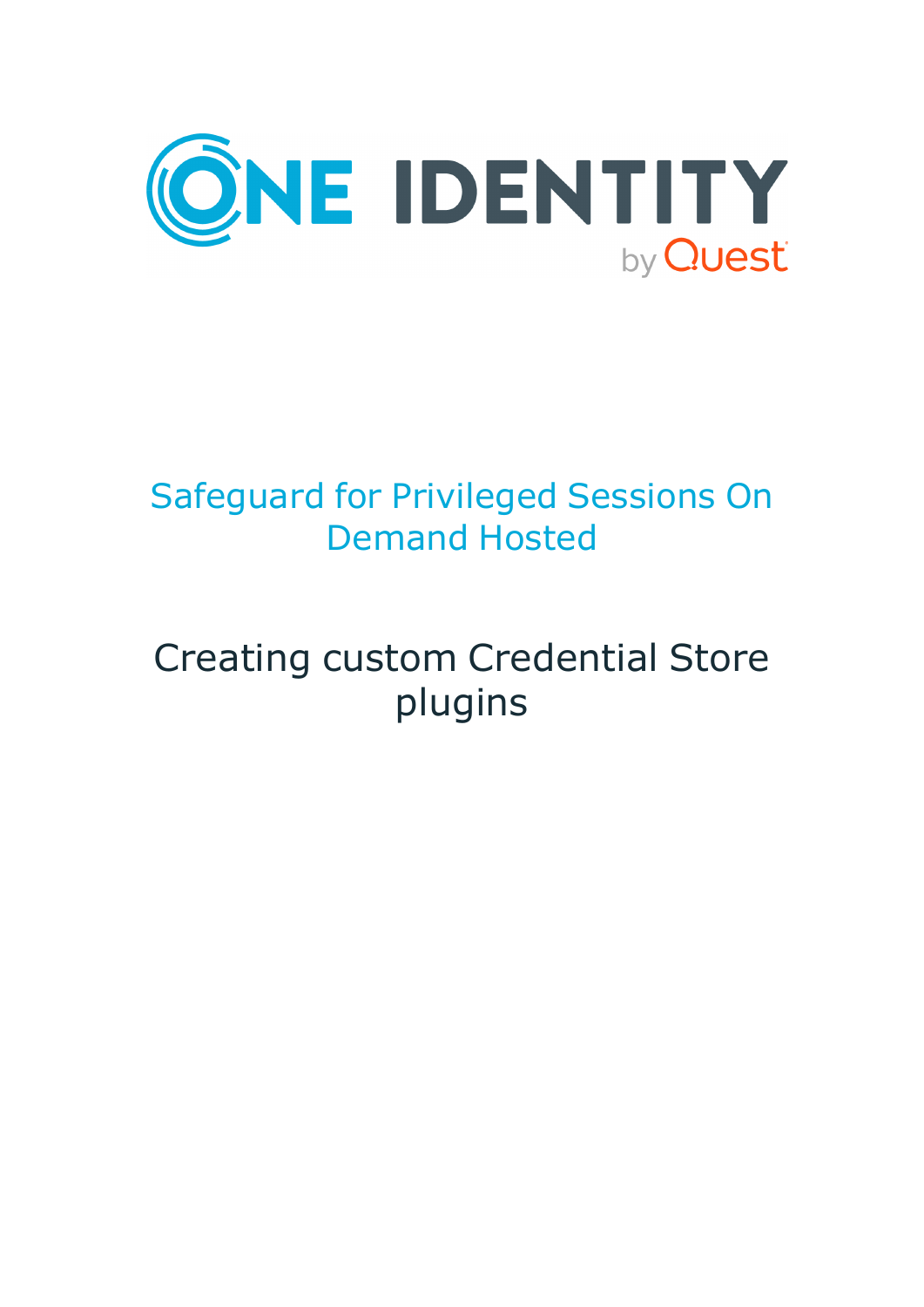#### **Copyright 2022 One Identity LLC.**

#### **ALL RIGHTS RESERVED.**

This guide contains proprietary information protected by copyright. The software described in this guide is furnished under a software license or nondisclosure agreement. This software may be used or copied only in accordance with the terms of the applicable agreement. No part of this guide may be reproduced or transmitted in any form or by any means, electronic or mechanical, including photocopying and recording for any purpose other than the purchaser's personal use without the written permission of One Identity LLC .

The information in this document is provided in connection with One Identity products. No license, express or implied, by estoppel or otherwise, to any intellectual property right is granted by this document or in connection with the sale of One Identity LLC products. EXCEPT AS SET FORTH IN THE TERMS AND CONDITIONS AS SPECIFIED IN THE LICENSE AGREEMENT FOR THIS PRODUCT, ONE IDENTITY ASSUMES NO LIABILITY WHATSOEVER AND DISCLAIMS ANY EXPRESS, IMPLIED OR STATUTORY WARRANTY RELATING TO ITS PRODUCTS INCLUDING, BUT NOT LIMITED TO, THE IMPLIED WARRANTY OF MERCHANTABILITY, FITNESS FOR A PARTICULAR PURPOSE, OR NON-INFRINGEMENT. IN NO EVENT SHALL ONE IDENTITY BE LIABLE FOR ANY DIRECT, INDIRECT, CONSEQUENTIAL, PUNITIVE, SPECIAL OR INCIDENTAL DAMAGES (INCLUDING, WITHOUT LIMITATION, DAMAGES FOR LOSS OF PROFITS, BUSINESS INTERRUPTION OR LOSS OF INFORMATION) ARISING OUT OF THE USE OR INABILITY TO USE THIS DOCUMENT, EVEN IF ONE IDENTITY HAS BEEN ADVISED OF THE POSSIBILITY OF SUCH DAMAGES. One Identity makes no representations or warranties with respect to the accuracy or completeness of the contents of this document and reserves the right to make changes to specifications and product descriptions at any time without notice. One Identity does not make any commitment to update the information contained in this document.

If you have any questions regarding your potential use of this material, contact:

One Identity LLC. Attn: LEGAL Dept 4 Polaris Way Aliso Viejo, CA 92656

Refer to our Web site [\(http://www.OneIdentity.com](http://www.oneidentity.com/)) for regional and international office information.

#### **Patents**

One Identity is proud of our advanced technology. Patents and pending patents may apply to this product. For the most current information about applicable patents for this product, please visit our website at [http://www.OneIdentity.com/legal/patents.aspx.](http://www.oneidentity.com/legal/patents.aspx)

#### **Trademarks**

One Identity and the One Identity logo are trademarks and registered trademarks of One Identity LLC. in the U.S.A. and other countries. For a complete list of One Identity trademarks, please visit our website at [www.OneIdentity.com/legal](http://www.oneidentity.com/legal). All other trademarks are the property of their respective owners.

#### **Legend**

**WARNING: A WARNING icon highlights a potential risk of bodily injury or property** œ **damage, for which industry-standard safety precautions are advised. This icon is often associated with electrical hazards related to hardware.**

**CAUTION: A CAUTION icon indicates potential damage to hardware or loss of data if instructions are not followed.**

SPSOD Creating custom Credential Store plugins Updated - 20 April 2022, 07:40 Version - Hosted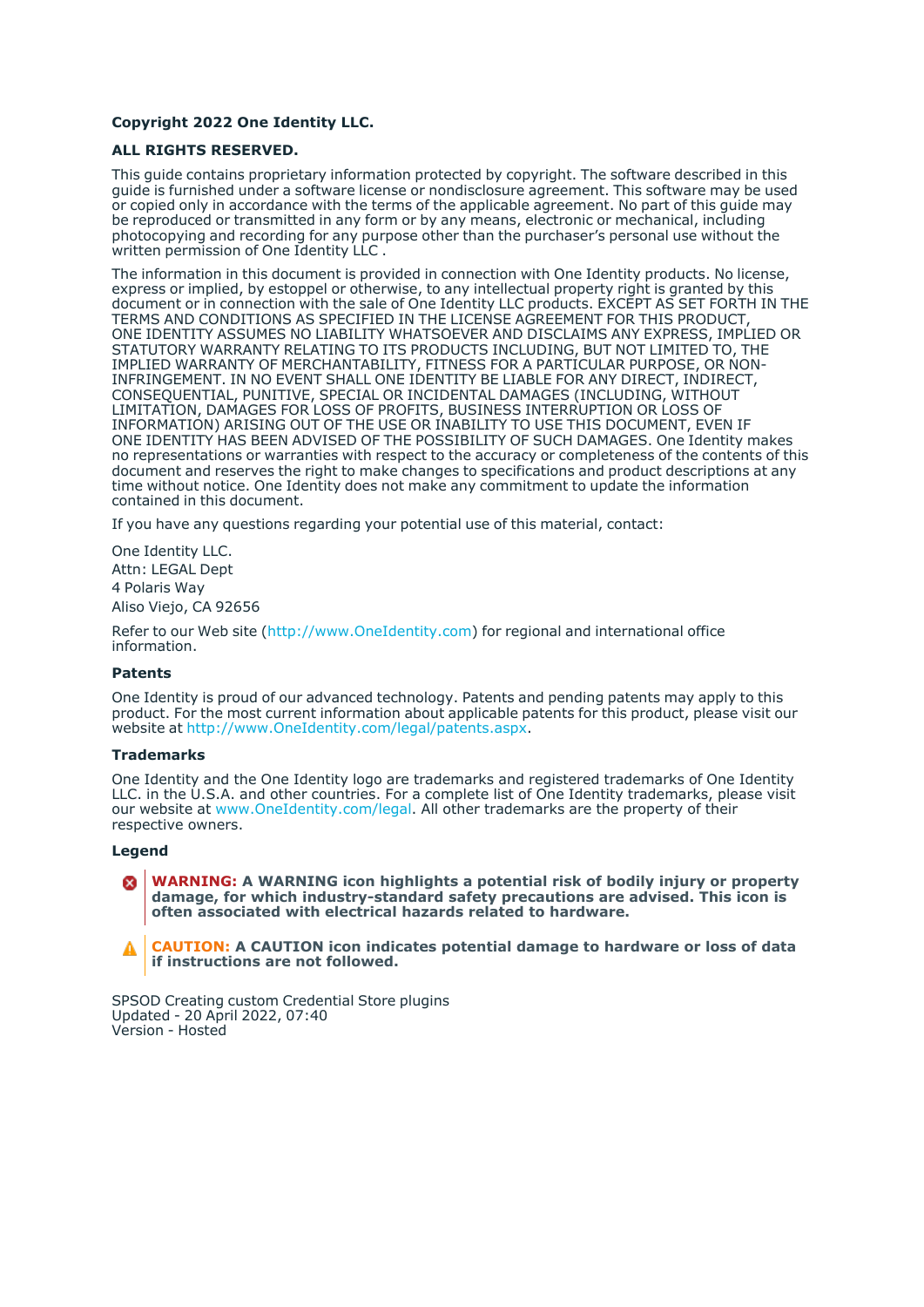# **Contents**

| The main.py module measure and the main of the main of the main of the main of the main of the main of the main of the main of the main of the main of the main of the main of the main of the main of the main of the main of                                                                 |     |
|------------------------------------------------------------------------------------------------------------------------------------------------------------------------------------------------------------------------------------------------------------------------------------------------|-----|
|                                                                                                                                                                                                                                                                                                |     |
|                                                                                                                                                                                                                                                                                                |     |
|                                                                                                                                                                                                                                                                                                |     |
|                                                                                                                                                                                                                                                                                                |     |
|                                                                                                                                                                                                                                                                                                |     |
|                                                                                                                                                                                                                                                                                                |     |
|                                                                                                                                                                                                                                                                                                |     |
|                                                                                                                                                                                                                                                                                                |     |
|                                                                                                                                                                                                                                                                                                |     |
|                                                                                                                                                                                                                                                                                                |     |
|                                                                                                                                                                                                                                                                                                |     |
|                                                                                                                                                                                                                                                                                                |     |
|                                                                                                                                                                                                                                                                                                |     |
|                                                                                                                                                                                                                                                                                                |     |
|                                                                                                                                                                                                                                                                                                |     |
|                                                                                                                                                                                                                                                                                                |     |
|                                                                                                                                                                                                                                                                                                |     |
|                                                                                                                                                                                                                                                                                                |     |
|                                                                                                                                                                                                                                                                                                | .29 |
| About us <b>contract the contract of the contract of the contract of the contract of the contract of the contract of the contract of the contract of the contract of the contract of the contract of the contract of the contrac</b>                                                           | 30  |
| Contacting us <b>contacting</b> us <b>contacting</b> us <b>contacting</b> us <b>contacting</b> us <b>contacting</b> us <b>contacting</b> us <b>contacting</b> us <b>contacting</b> us <b>contacting</b> us <b>contacting</b> us <b>contacting</b> us <b>contacting</b> us <b>contacting</b> us | 31  |

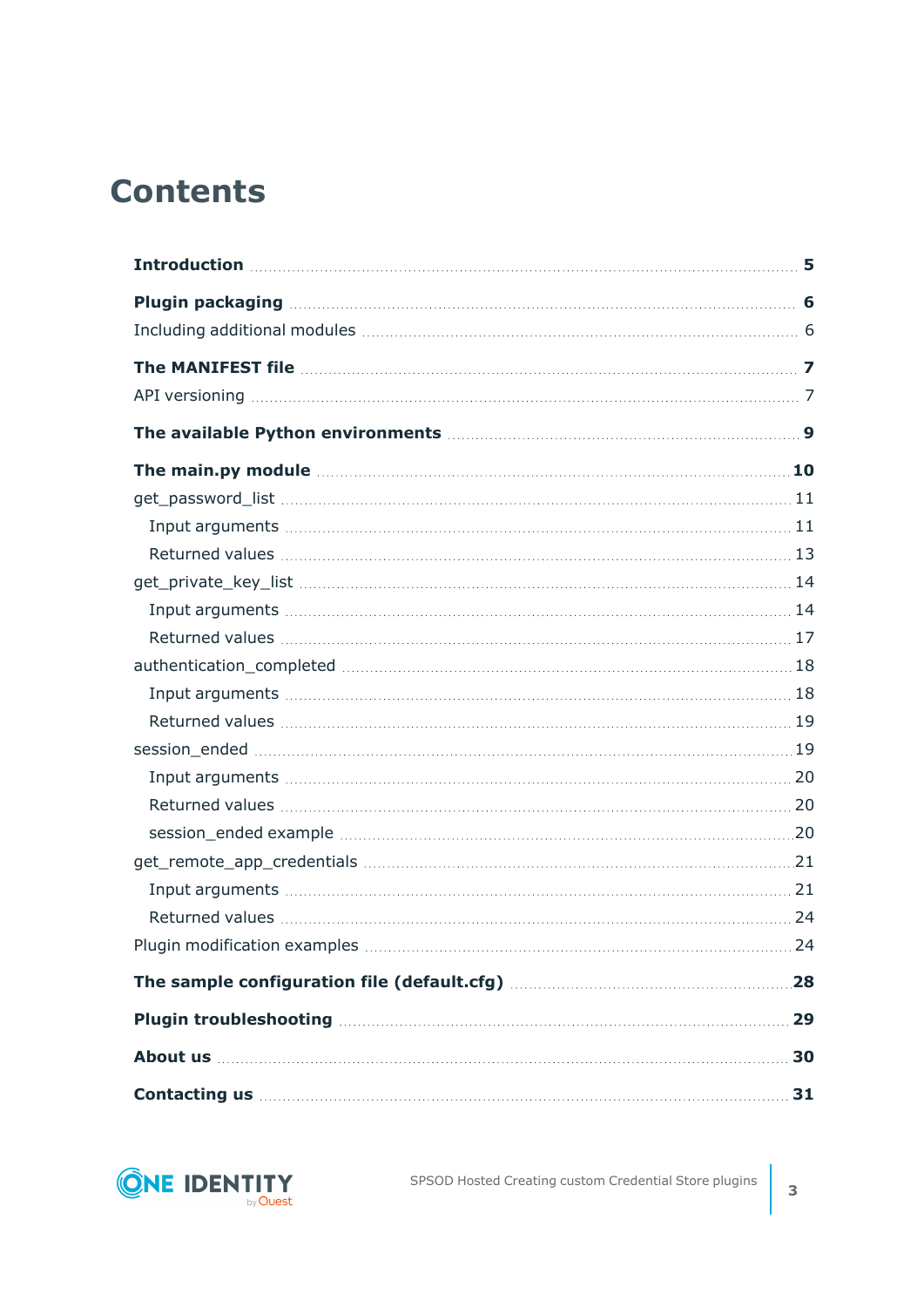|  | Technical support resources <b>members and the contract of the set of the set of the set of the set of the set of t</b> |  |
|--|-------------------------------------------------------------------------------------------------------------------------|--|
|--|-------------------------------------------------------------------------------------------------------------------------|--|

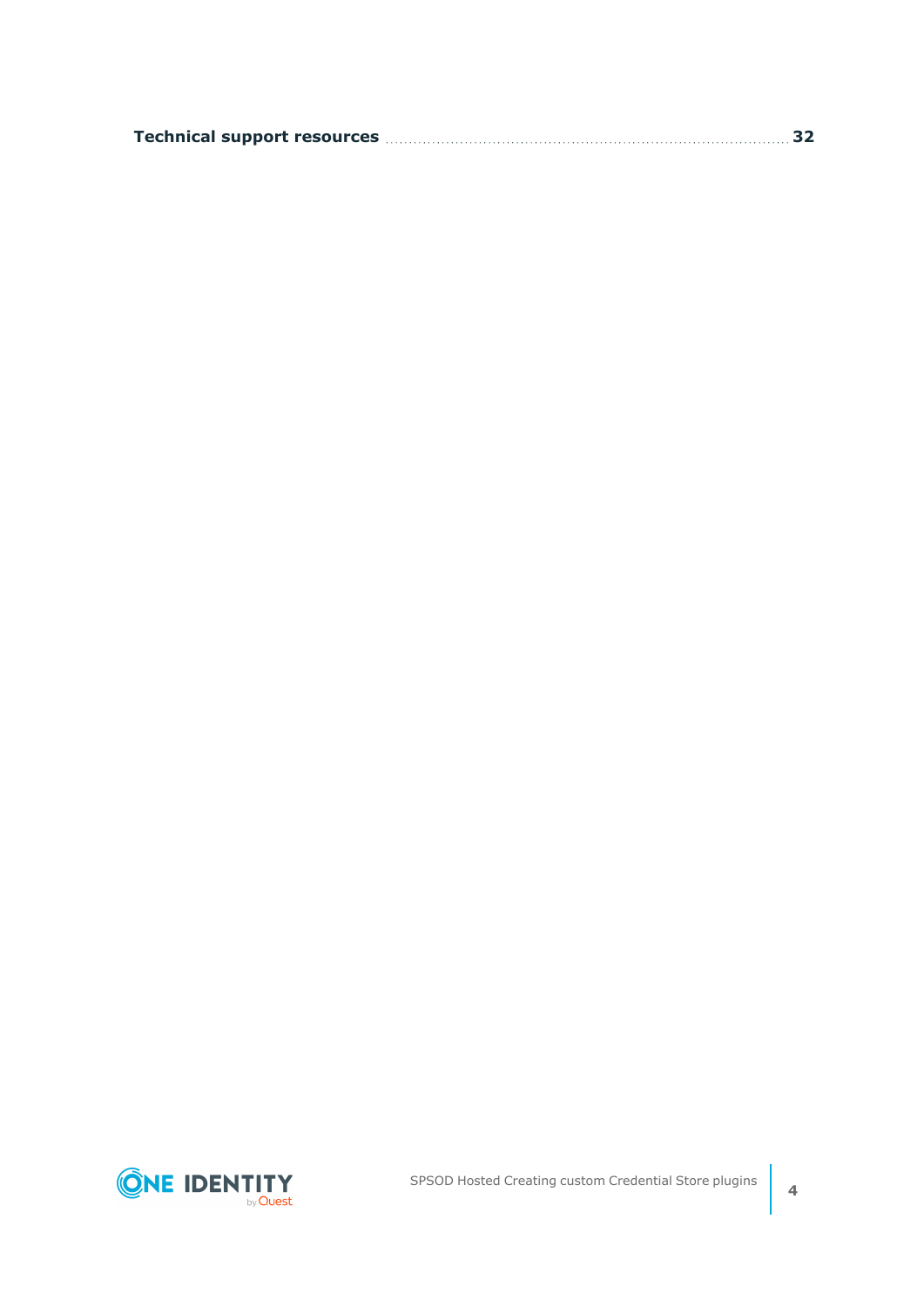# **Introduction**

<span id="page-4-0"></span>The following sections provide an overview on creating custom Credential Store plugins that can be used to authenticate on the target servers using an external Credential Store server (for example, a password manager or SSH private key store). For details on using an existing plugin, see "Integrating external [authentication](https://support.oneidentity.com/technical-documents/safeguard-for-privileged-sessions/6.13.1/administration-guide/advanced-authentication-and-authorization-techniques/integrating-external-authentication-and-authorization-systems/) and authorization systems" in the [Administration](https://support.oneidentity.com/technical-documents/safeguard-for-privileged-sessions/6.13.1/administration-guide/advanced-authentication-and-authorization-techniques/integrating-external-authentication-and-authorization-systems/) Guide.

This document is a general overview of plugin requirements. If you want to write your own custom plugin, make sure to use the Plugin SDK. For details, see: <https://oneidentity.github.io/safeguard-sessions-plugin-sdk/1.6.0/>

### **A** CAUTION:

**Using custom plugins in SPS is recommended only if you are familiar with both Python and SPS. Product support applies only to SPS: that is, until the entry point of the Python code and passing the specified arguments to the Python code. One Identity is not responsible for the quality, resource requirements, or any bugs in the Python code, nor any crashes, service outages, or any other damage caused by the improper use of this feature, unless explicitly stated in a contract with One Identity. If you want to create a custom plugin, contact our [Support](https://support.oneidentity.com/one-identity-safeguard-for-privileged-sessions) Team for details and instructions.**

The Credential Store plugin is a Python module.One Identity Safeguard for Privileged Sessions (SPS) invokes the module to request the password or the SSH private key of the target user. The plugin processes the request, returns the result to SPS, and exits. SPS then processes the result.

The backup and restore functionality of SPS handles the uploaded Credential Store plugin as part of SPS's configuration. You do not need to create separate backups of your Credential Store plugin.

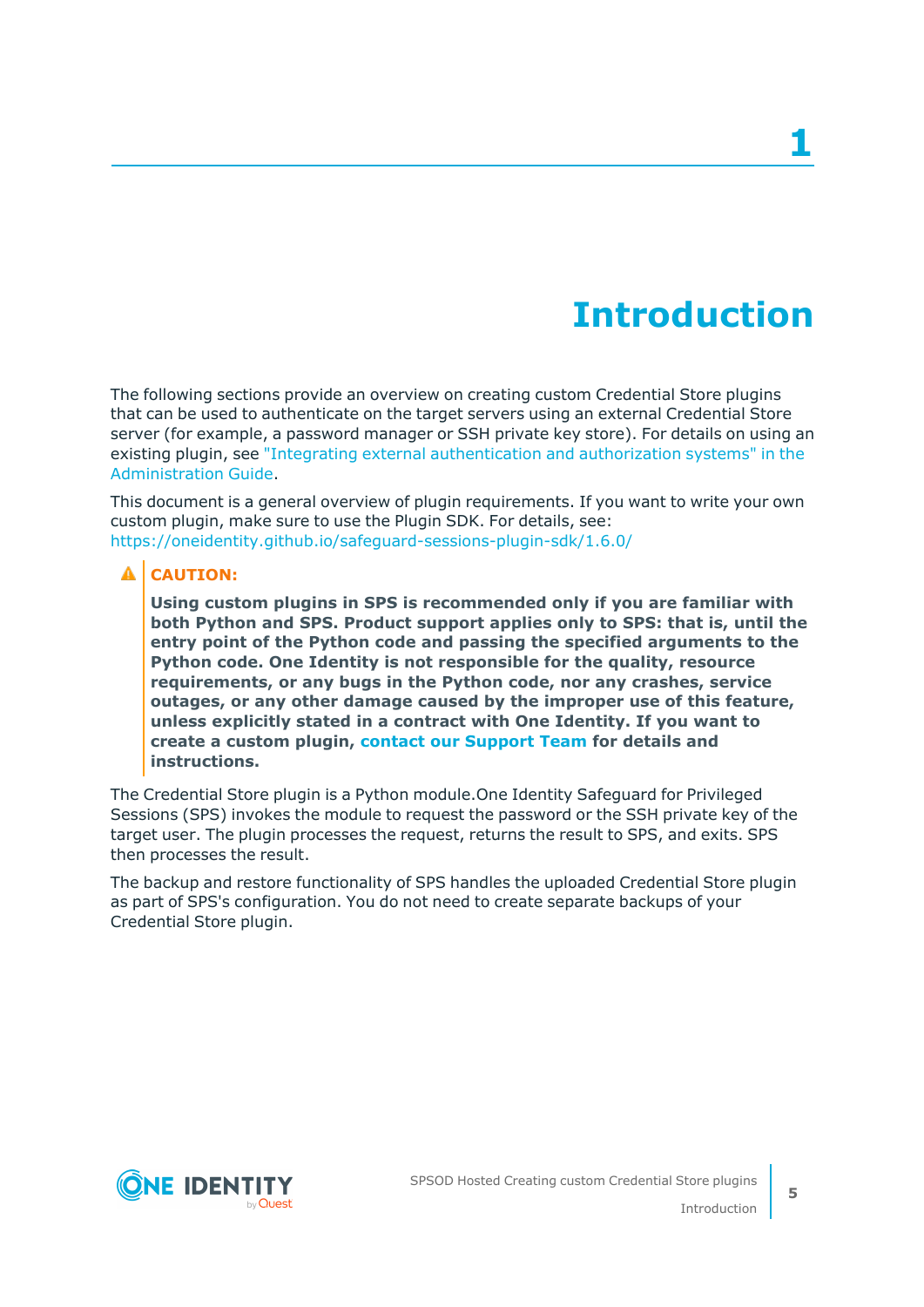# **Plugin packaging**

<span id="page-5-0"></span>An SPS plugin is a .zip file that contains a MANIFEST file (with no extension) and a Python module named main.py in its root directory. The plugin .zip file may also contain an optional default.cfg file that serves to provide an example configuration, which you can use as a basis for customization if you wish to adapt the plugin to your site's needs. The size of the .zip file is limited to 20 megabytes.

## <span id="page-5-1"></span>**Including additional modules**

You can invoke additional Python modules from main.py, provided that the total size of the .zip bundle does not exceed 20 megabytes and all calls are executed within the plugin timeout.

The modules must be compatible with the selected Python environment. For more information, see "The available Python [environments"](https://support.oneidentity.com/technical-documents/safeguard-for-privileged-sessions/6.13.1/creating-custom-authentication-and-authorization-plugins/) in the Creating custom [Authentication](https://support.oneidentity.com/technical-documents/safeguard-for-privileged-sessions/6.13.1/creating-custom-authentication-and-authorization-plugins/) and Authorization plugins.



**6**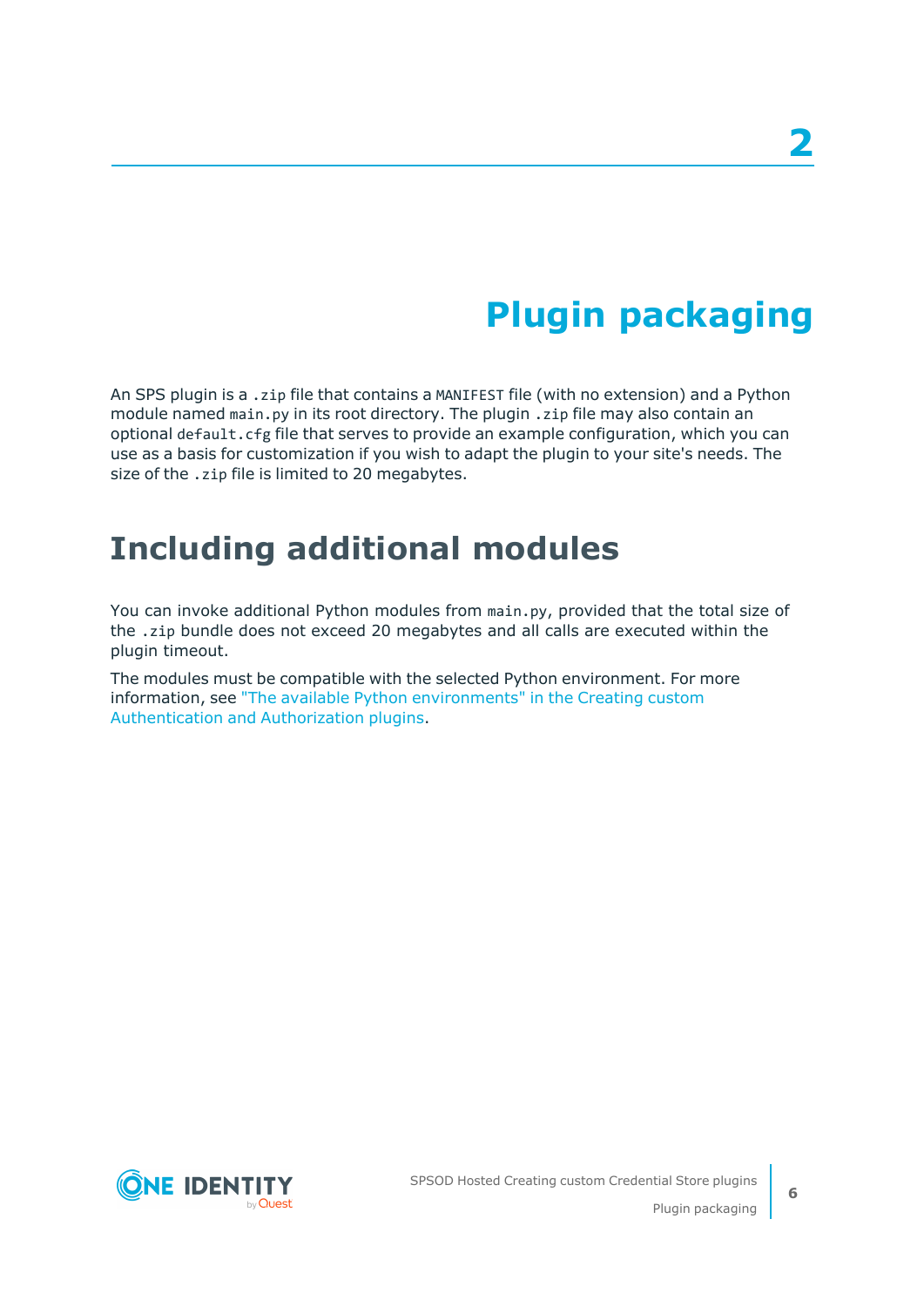# **The MANIFEST file**

<span id="page-6-0"></span>The MANIFEST file is a YAML file and should conform to version 1.2 of the YAML [specification.](http://yaml.org/spec/)

It must contain the following information about the plugin:

- name: The identifier of the plugin during the upload to SPS. The initial character must be an alphabetical character, while the rest may be alphabetical characters, numerals or '. While case sensitivity is supported, special characters (for example, '@' or '&') are not permitted.
- description: The description of the plugin. This description is displayed on the SPS web interface.
- version: The version number of the plugin. It must begin with a numeral (for example, 2.0.3).
- type: The type of the plugin. It must be credentialstore for a Credential Store plugin and aa for an Authentication and Authorization plugin.
- api: The version number of the required SPS API. The current version number is 1.2.

It may contain the following elements:

- entry point: main.py: The custom entry point of the plugin.
- scb min version: The minimum SPS product version compatible with the plugin. For example, 5.10.0 means 5F10.
- scb max version: The maximum compatible SPS product version. To allow any version below a certain value, add the  $\sim$ charater. For example, 5.11.0 $\sim$  means "any version up till, but not including, 5.11.0".

### **Example**

```
name: name: SPS_TPAM
description: OneIdentity TPAM plugin
version: 2.0.1
type: credentialstore
api: 1.1
entry_point: main.py
```
## <span id="page-6-1"></span>**API versioning**

SPS supports only a single version of the plugin API.

The required version of SPS API must be in <major number>.<minor number> format.

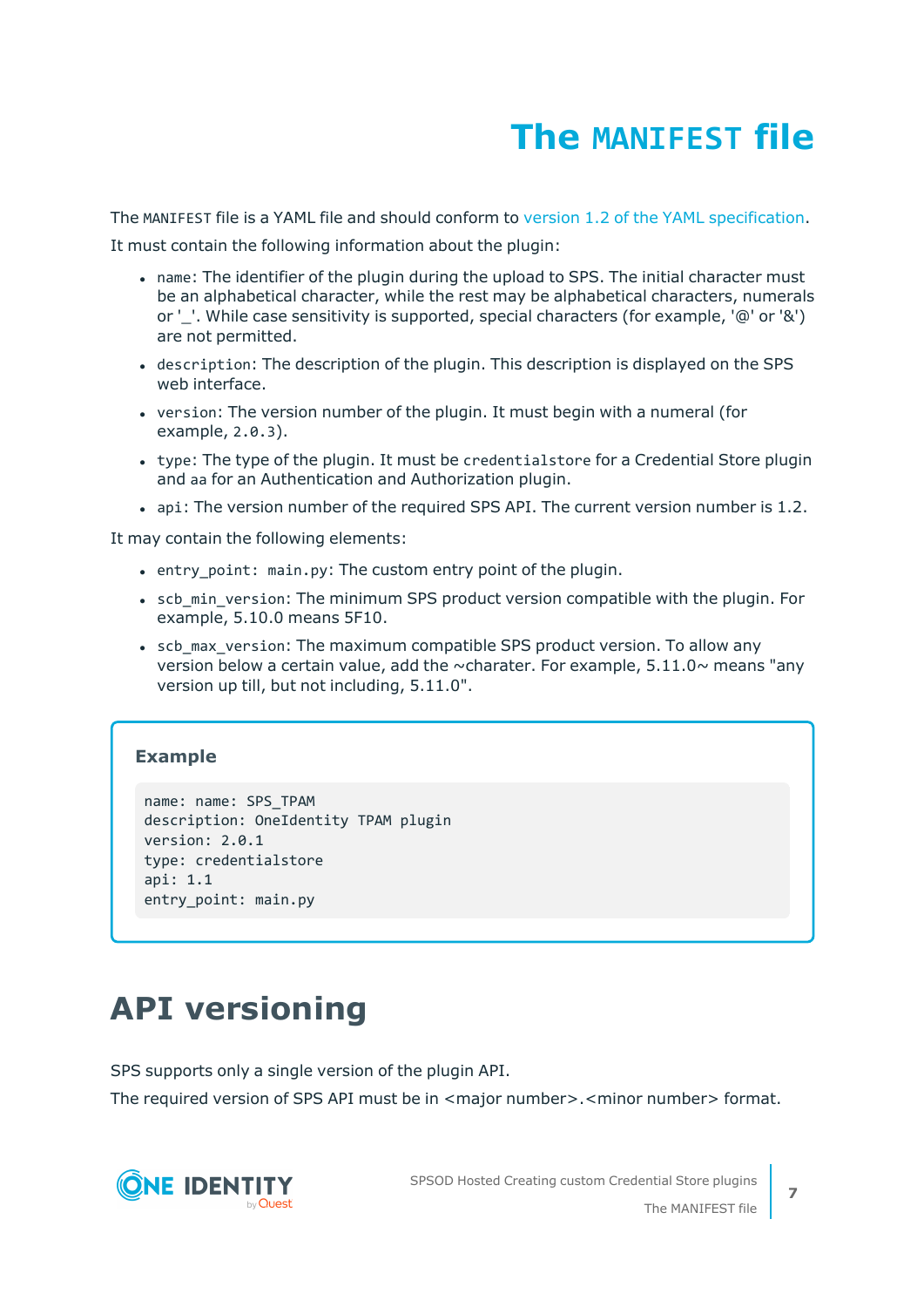NOTE: SPS uses semantic versioning for the API. That is, if the plugin requires API version <x>.<y>, the API version's <major number> must be equal to <x> and the  $\leq$  minor number  $\geq$  must be equal to, or greater than,  $\lt$ y  $\geq$ . Otherwise the plugin cannot be uploaded.

For example, if the API version of SPS is 1.3, SPS can use plugins with the required API version numbers 1.0, 1.1, 1.2, and 1.3. Versions 1.4 and 2.0 will not work.

Currently the API version number is 1.2.

### **Plugin API versioning for Python3 plugins using the Plugin SDK module**

For Python3 plugins using the Plugin SDK module the api: version should be the same as the <major number>.<minor number> version of the Plugin SDK. That is, if the Plugin SDK version is 1.2, write api: 1.2 in the MANIFEST file.

NOTE: The plugin does not need to be upgraded as long as the <major number> version remains the same, therefore the plugin should work with 1.3, 1.4 or higher API versions.

NOTE: To support older SPS releases with your plugin, develop and release the plugin with an older Plugin SDK version (for more information about Plugin SDK backwards compatibility, see the History of [releases](https://oneidentity.github.io/safeguard-sessions-plugin-sdk/latest/history.html)).

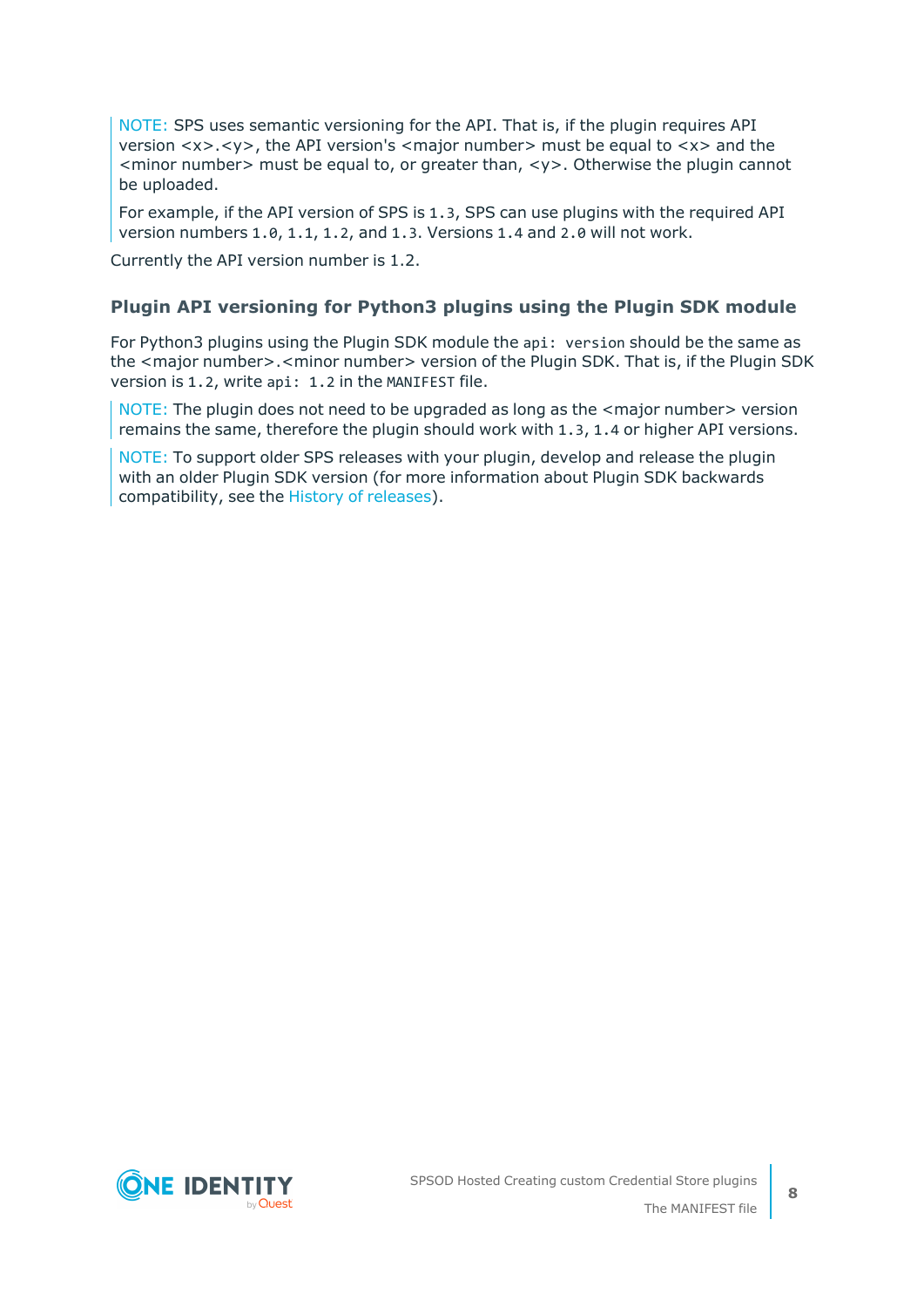# <span id="page-8-0"></span>**The available Python environments**

### **If you have entry\_point: main.py in the MANIFEST file (the main.py starting with '#!/usr/bin/env pluginwrapper3')**

In this case, the plugin must be Python 3.6.7 compatible. The plugin has access to these Python 3 modules:

oneidentity safeguard sessions plugin sdk (version == \[n1.6.0\](https://oneidentity.github.io/safeguard-sessions-plugin-sdk/1.6.0/index.html)n, <https://oneidentity.github.io/safeguard-sessions-plugin-sdk/1.6.0/>

NOTE: The <major> and <minor> version number of Plugin SDK is always equal to the SPS API version of the same release.

The Plugin SDK module mentioned above is a tool that allows you to reliably access SPS features and can be downloaded from [Downloads](https://support.oneidentity.com/my-downloads) page. In addition, the Plugin SDK module also allows you to develop or test plugins outside SPS. For more detailed information about the Plugin SDK module, see the [Developer's](https://oneidentity.github.io/safeguard-sessions-plugin-sdk/1.2.0/index.html) Guide.

- pyOpenSSL (version >=  $17.5.0$ , https://pyopenssl.org/en/17.5.0/index.html)
- python-ldap (version >=  $3.0.0$ , https://www.python-ldap.org/en/python-ldap-3.0.0/)
- requests (version  $>= 2.18.4$ , http://docs.python-requests.org/en/master/)
- <sup>l</sup> urllib3 (version >= 1.22, https://urllib3.readthedocs.io/en/latest/)
- pyyaml (version >=  $3.12$ , https://pyyaml.org/)

#### **If you have no entry\_point in the MANIFEST file**

The plugins must be compatible with Python version 2.6.5, and have access to the following Python modules:

- $\cdot$  dns
- httplib
- json
- $\cdot$  lxml
- openssl
- urllib
- $\cdot$  urllib2
- $\cdot$  xml
- xmllib
- xmlrpclib

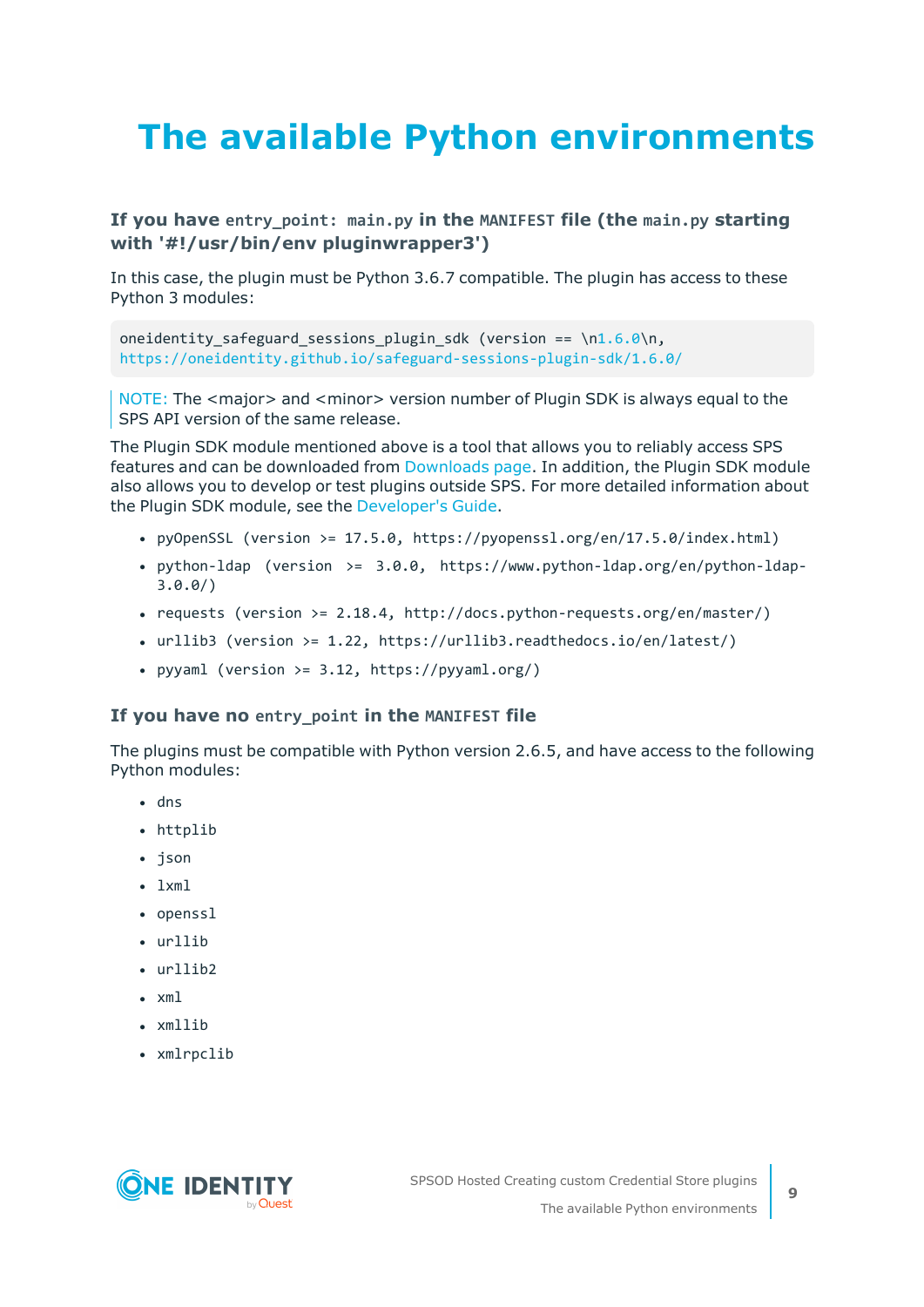# **The main.py module**

<span id="page-9-0"></span>The main.py file is a Python module that the framework attempts to execute. The following restrictions apply:

- The main.py module must contain the Plugin class. SPS searches for the plugin hook implementations under the Plugin class. SPS instantiates this class and invokes the hooks on the resulting instance.
- The Plugin class must have an \_init\_(self, configuration="") method. This is how the **Configuration** (for example, at **Policies >AA Plugin Configuration > Configuration** or **Policies > Credential Stores > Configuration**) is passed to the Plugin instance as string.
- The Plugin class must have member methods for all defined hooks.

The plugin is executed when a predefined entry point (hook method) is invoked. After returning the result, the plugin exits immediately.

NOTE: Plugins have a global timeout limit. The plugin timeout is half of the timeout value of the protocol proxy that uses the plugin (configured on the **<Protocol name> Control > Settings** page of the SPS web interface). By default, the proxy timeout is 600 seconds,therefore the default plugin timeout is 300 seconds.

Hooks can be defined with zero or more arguments and can usually return None or a dict with the appropriate keys. The order of the hook arguments is not defined. Instead, all arguments are passed by name.

All arguments are optional. Only the arguments actually used in the hook need to be specified.

No global state is preserved inbetween calls. Therefore, you have to use the cookie key in the returned dictionary to persist data between subsequent calls of the same plugin or between the different methods of a plugin. The cookie should be a dictionary containing simple data items. It has to be serializable to JSON. To persist data between two different plugins used in the same session, use the session\_cookie key.

You can use (\*\*kwargs) to get all possible call arguments in a hook, including the cookie argument.

The following hooks must all be implemented:

- get password list: Called when a password is required to login on the target.
- [get\\_private\\_key\\_list](#page-13-0): Called when a private key is required to login on the target.
- authentication completed: Called after a successful login attempt.
- session ended: A session is the logical unit of user connections: it starts with logging in to the target, and ends when the connection ends. The session ended hook is the notification for the end of the session. It is called exactly once for the same session.
- get remote app credentials: Called when the RemoteApp Launcher requests the application credentials.

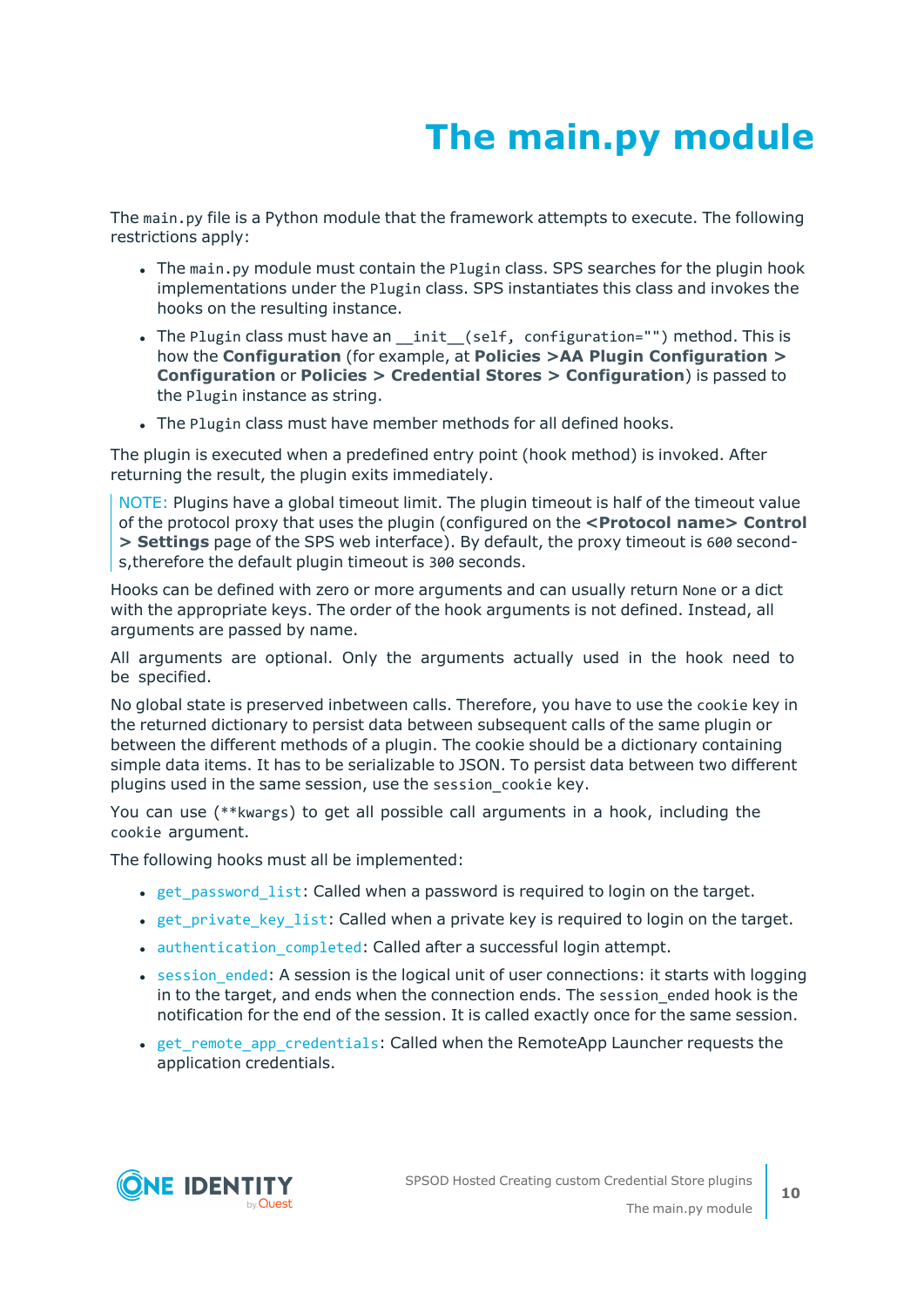## <span id="page-10-0"></span>**get\_password\_list**

Called when a password is required to login on the target. Can be called multiple times for the same session.

## <span id="page-10-1"></span>**Input arguments**

• session id

Type: string

*Description:* The unique identifier of the session.

• cookie

Type: dictionary

*Description:* The cookie returned by the previous hook in the session. If this is the first call for that session, it is initialized as an empty dictionary, otherwise it has the value returned by one of the previous calls in this particular custom Credential Store plugin. You can use the cookie to maintain the state for each particular connection or to transfer information between the different methods of the plugin. For an example that transfers information in the cookie between two methods, see ["Examples"](https://support.oneidentity.com/technical-documents/safeguard-for-privileged-sessions/6.13.1/creating-custom-authentication-and-authorization-plugins/the-main.py-module/examples/) in the Creating custom [Authentication](https://support.oneidentity.com/technical-documents/safeguard-for-privileged-sessions/6.13.1/creating-custom-authentication-and-authorization-plugins/the-main.py-module/examples/) and Authorization plugins.

• session\_cookie

Type: dictionary

*Description:* You can use the session cookie to maintain global state between plugins for each particular connection. If this is the first call for that session, it is initialized as an empty dictionary, otherwise it has the value returned by a previous plugin hook in the session.

• protocol

Type: string

*Description:* The protocol name, in lowercase letters (http, ica, rdp, ssh, telnet, vnc).

• client\_hostname

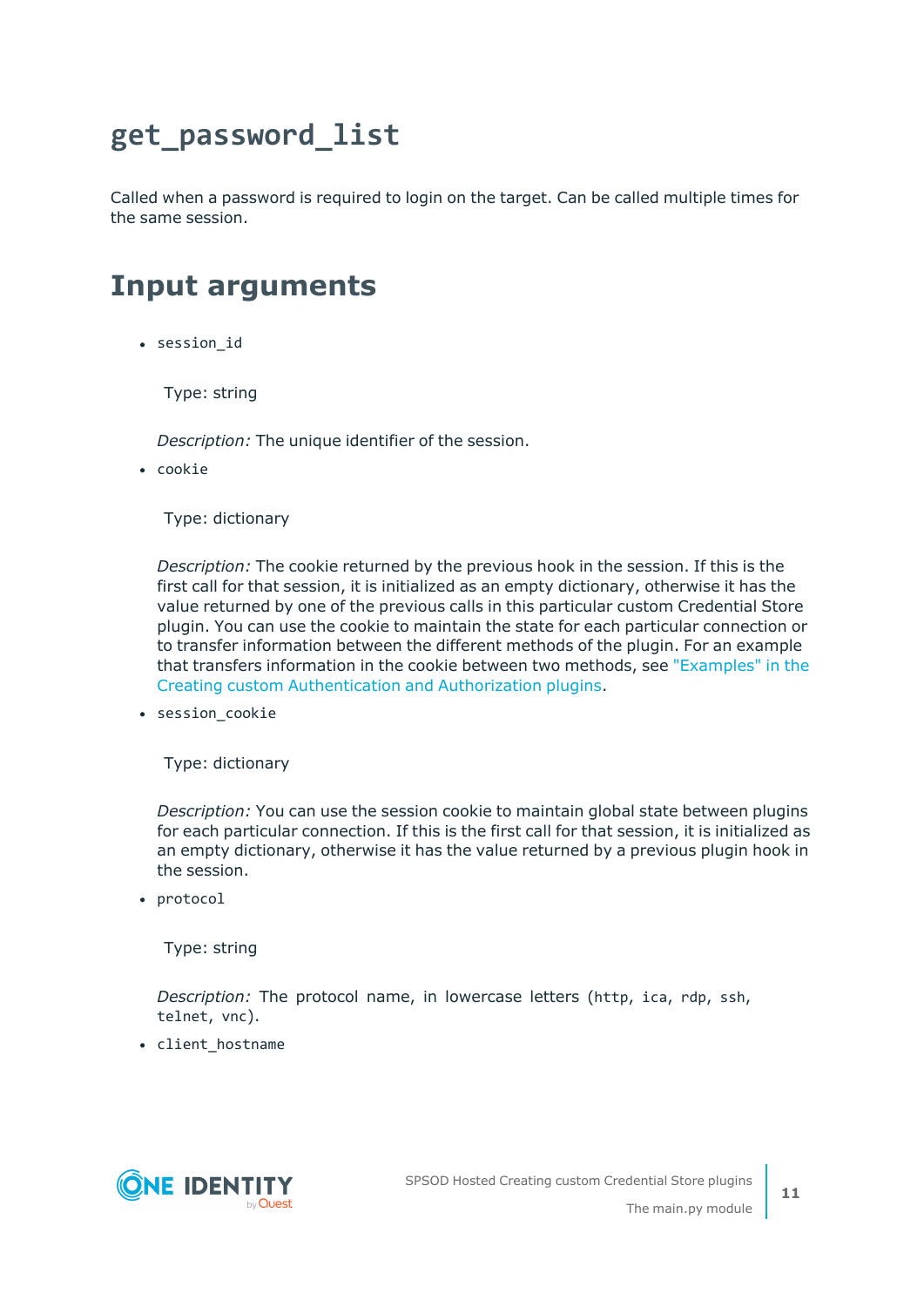Type: string

*Description:* A string containing the hostname of the client, if DNS lookup has been successful. If not, the value of this parameter is None.

• client\_ip

Type: string

*Description:* A string containing the IP address of the client.

• gateway\_username

Type: string

• gateway password

Type: string

• gateway\_groups

Type: list

• gateway\_domain

string

• target\_username - DEPRECATED

string

• target host - DEPRECATED

string

• target\_port - DEPRECATED

Type: int

• target\_domain - DEPRECATED

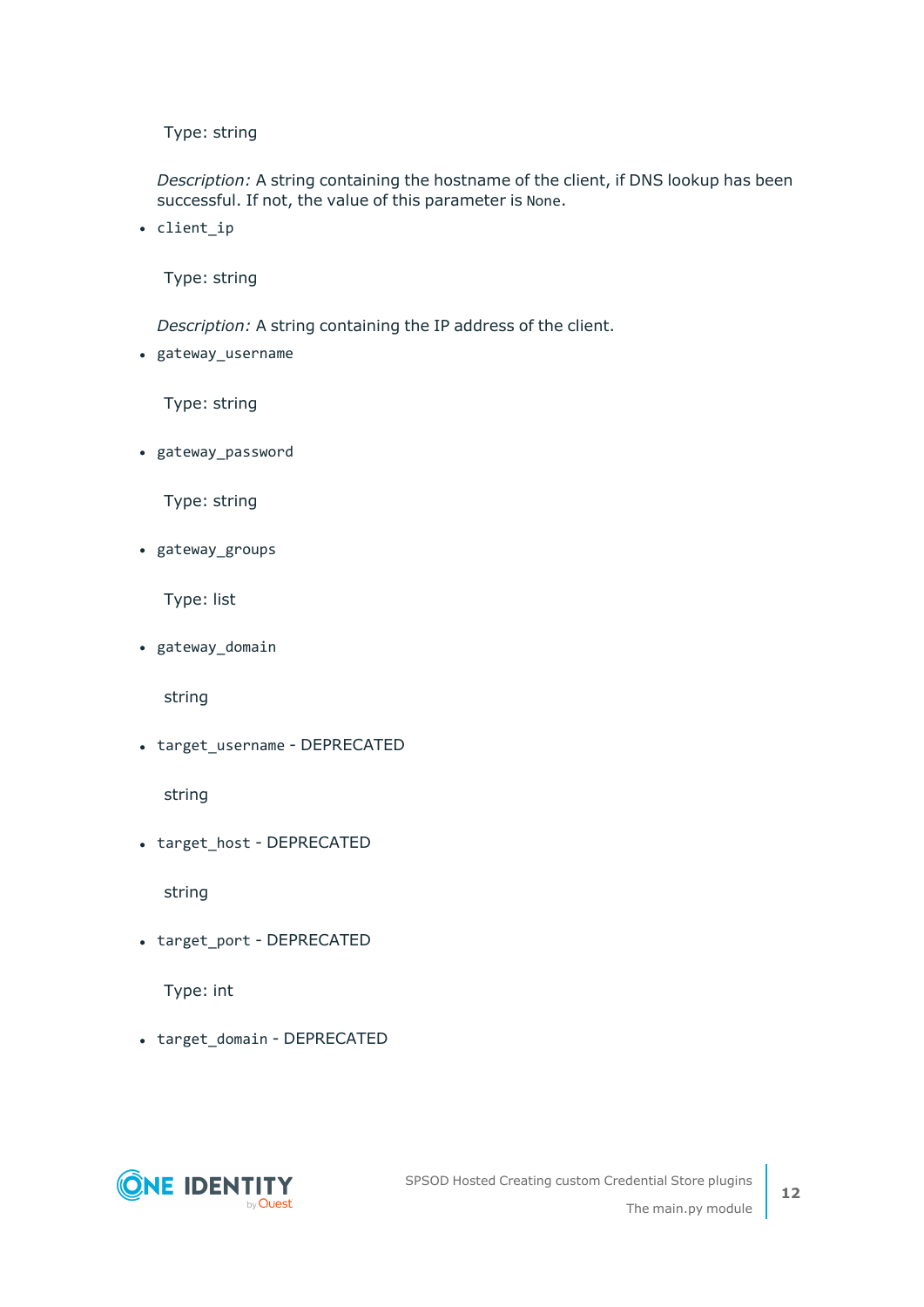Type: string

• server username

string

 $\cdot$  server\_ip

string

• server\_hostname

string

• server port

Type: int

• server domain

Type: string

### <span id="page-12-0"></span>**Returned values**

• cookie

Type: dictionary

Required: no

*Description:* The cookie returned by the previous hook in the session. If this is the first call for that session, it is initialized as an empty dictionary, otherwise it has the value returned by one of the previous calls in this particular custom Credential Store plugin. You can use the cookie to maintain the state for each particular connection or to transfer information between the different methods of the plugin. For an example that transfers information in the cookie between two methods, see ["Examples"](https://support.oneidentity.com/technical-documents/safeguard-for-privileged-sessions/6.13.1/creating-custom-authentication-and-authorization-plugins/the-main.py-module/examples/) in the Creating custom [Authentication](https://support.oneidentity.com/technical-documents/safeguard-for-privileged-sessions/6.13.1/creating-custom-authentication-and-authorization-plugins/the-main.py-module/examples/) and Authorization plugins.

• session\_cookie

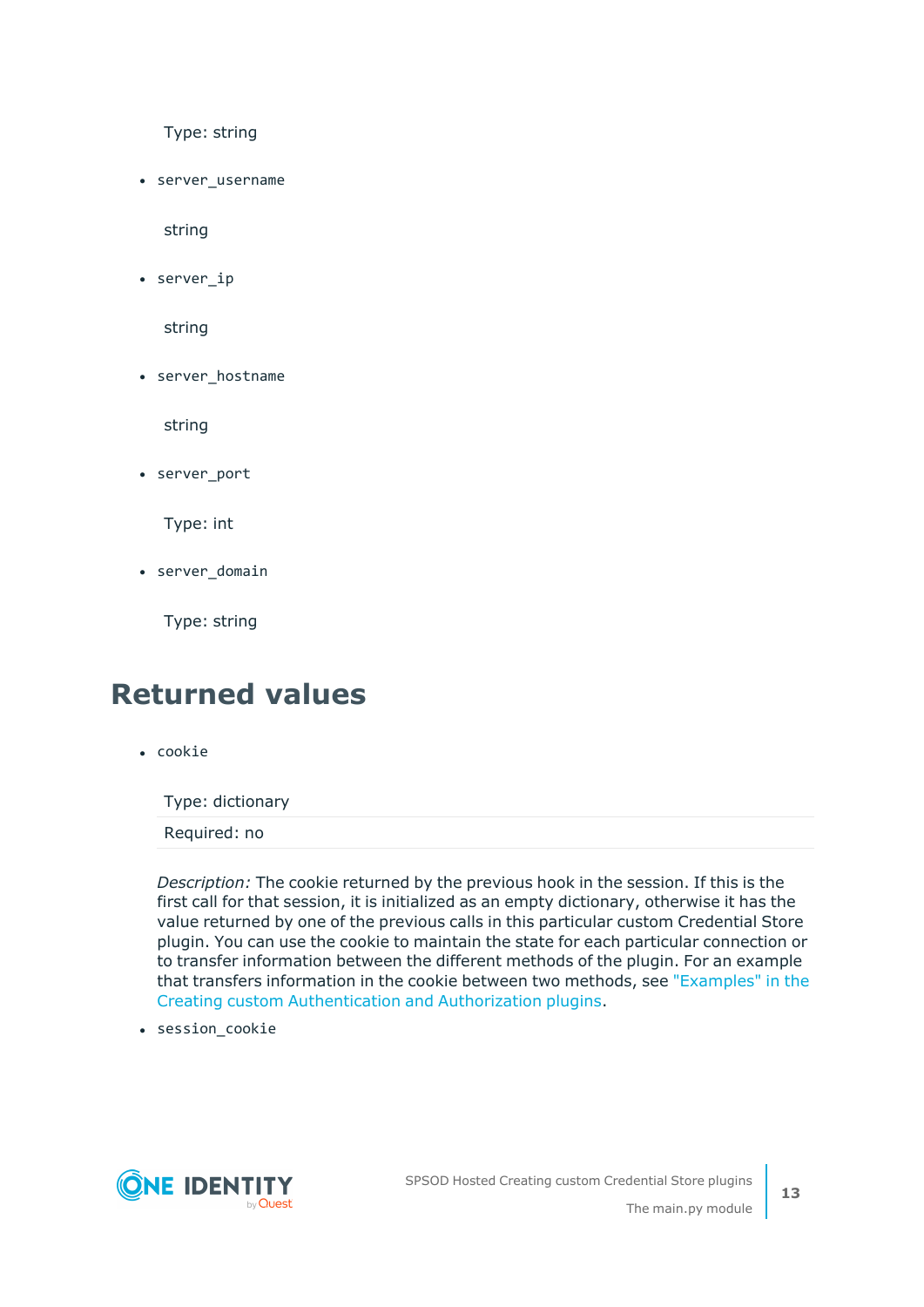Type: dictionary

Required: no

*Description:* You can use the session cookie to maintain global state between plugins for each particular connection. If this is the first call for that session, it is initialized as an empty dictionary, otherwise it has the value returned by a previous plugin hook in the session.

• passwords

Type: string list

Required: no

*Description:* If the plugin returns multiple passwords, SPS tries to use them to authenticate on the target server (in the order they are listed).

## <span id="page-13-0"></span>**get\_private\_key\_list**

Called when an SSH private key is required to login on the target. Can be called multiple times for the same session.

### <span id="page-13-1"></span>**Input arguments**

• session\_id

Type: string

*Description:* The unique identifier of the session.

• cookie

Type: dictionary

*Description:* The cookie returned by the previous hook in the session. If this is the first call for that session, it is initialized as an empty dictionary, otherwise it has the value returned by one of the previous calls in this particular custom Credential Store plugin. You can use the cookie to maintain the state for each particular connection or to transfer information between the different methods of the plugin. For an example that transfers information in the cookie between two methods, see ["Examples"](https://support.oneidentity.com/technical-documents/safeguard-for-privileged-sessions/6.13.1/creating-custom-authentication-and-authorization-plugins/the-main.py-module/examples/) in the Creating custom [Authentication](https://support.oneidentity.com/technical-documents/safeguard-for-privileged-sessions/6.13.1/creating-custom-authentication-and-authorization-plugins/the-main.py-module/examples/) and Authorization plugins.

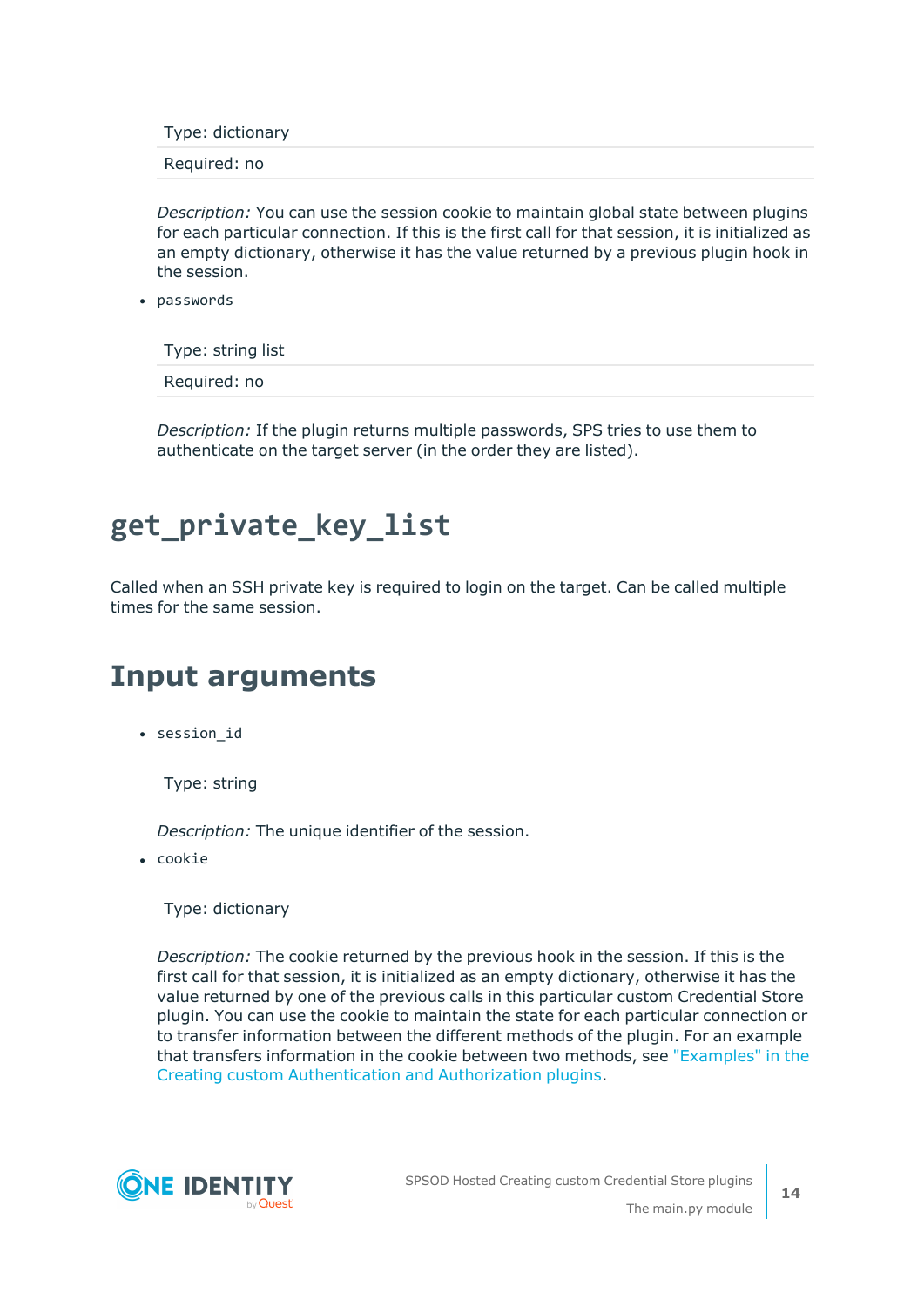• session cookie

Type: dictionary

*Description:* You can use the session cookie to maintain global state between plugins for each particular connection. If this is the first call for that session, it is initialized as an empty dictionary, otherwise it has the value returned by a previous plugin hook in the session.

• protocol

Type: string

*Description:* The protocol name, in lowercase letters (http, ica, rdp, ssh, telnet, vnc).

• client hostname

Type: string

*Description:* A string containing the hostname of the client, if DNS lookup has been successful. If not, the value of this parameter is None.

• client ip

Type: string

*Description:* A string containing the IP address of the client.

• gateway\_username

Type: string

• gateway\_password

Type: string

• gateway\_groups

Type: list

• gateway\_domain

Type: string

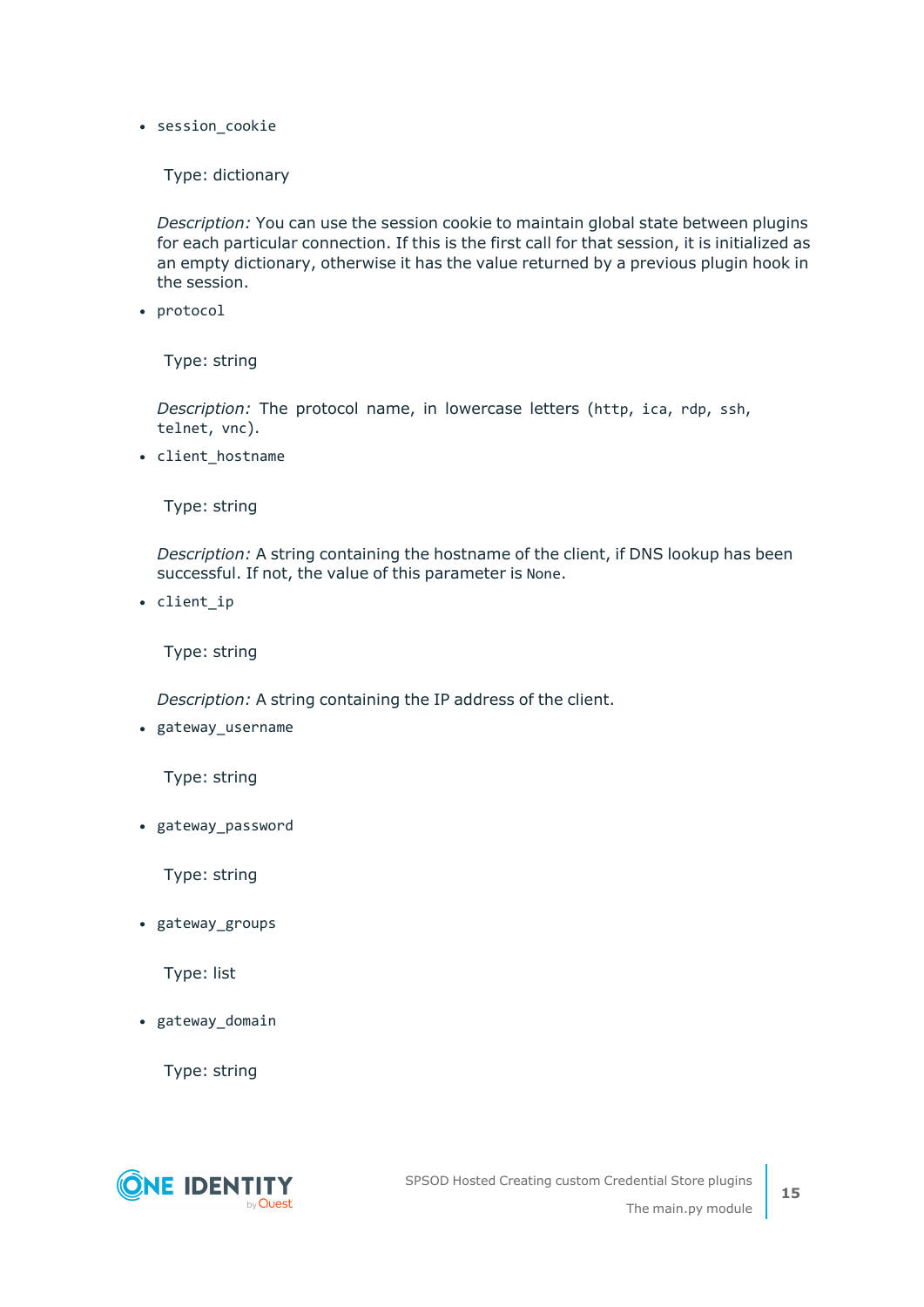• target\_username - DEPRECATED

string

• target\_host - DEPRECATED

string

• target\_port - DEPRECATED

Type: int

• target\_domain - DEPRECATED

Type: string

• server\_username

string

 $\cdot$  server\_ip

string

• server\_hostname

string

• server\_port

Type: int

• server\_domain

Type: string



**16**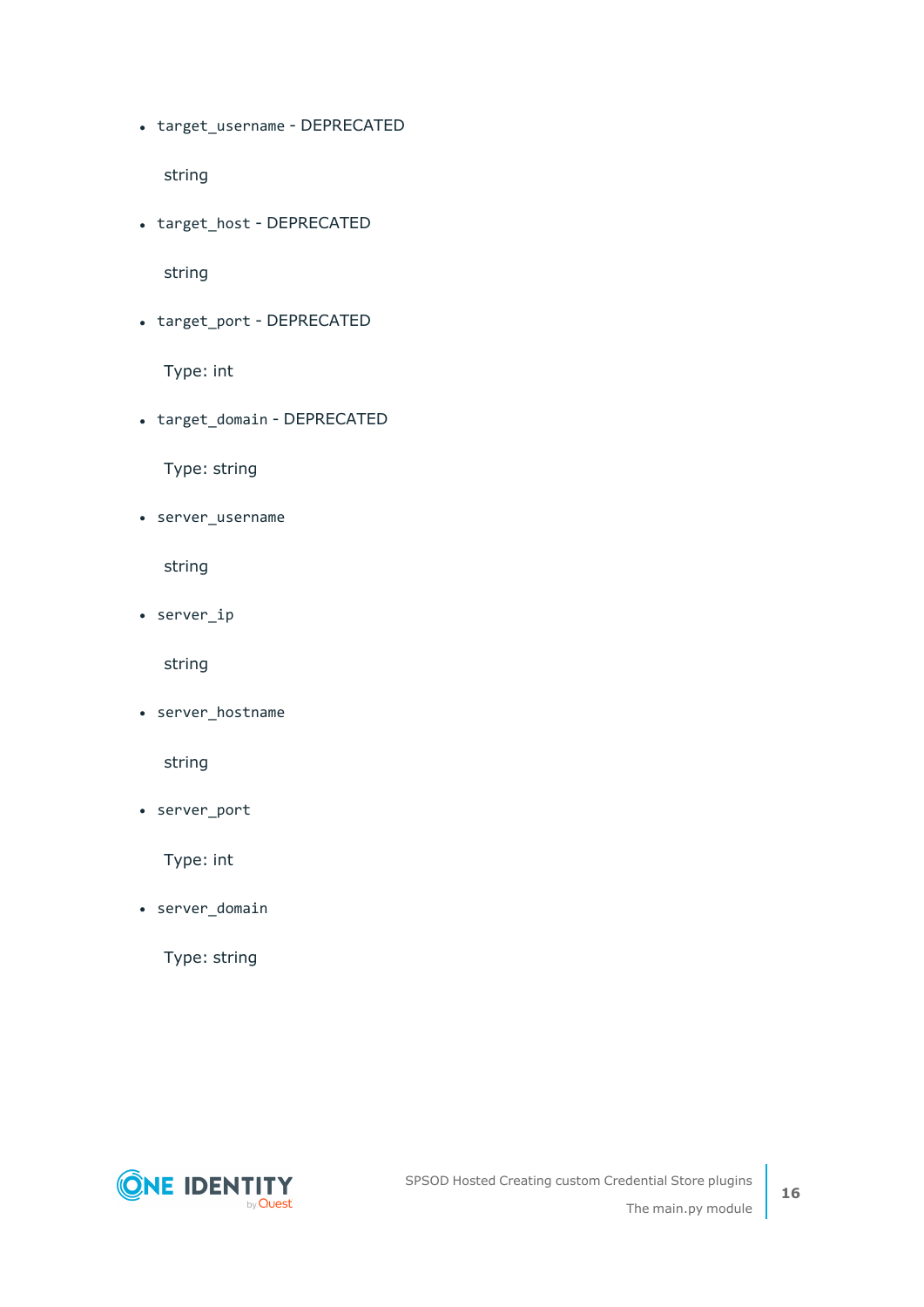## <span id="page-16-0"></span>**Returned values**

 $\cdot$  cookie

Type: dictionary

Required: no

*Description:* The cookie returned by the previous hook in the session. If this is the first call for that session, it is initialized as an empty dictionary, otherwise it has the value returned by one of the previous calls in this particular custom Credential Store plugin. You can use the cookie to maintain the state for each particular connection or to transfer information between the different methods of the plugin. For an example that transfers information in the cookie between two methods, see ["Examples"](https://support.oneidentity.com/technical-documents/safeguard-for-privileged-sessions/6.13.1/creating-custom-authentication-and-authorization-plugins/the-main.py-module/examples/) in the Creating custom [Authentication](https://support.oneidentity.com/technical-documents/safeguard-for-privileged-sessions/6.13.1/creating-custom-authentication-and-authorization-plugins/the-main.py-module/examples/) and Authorization plugins.

• session cookie

Type: dictionary

Required: no

*Description:* You can use the session cookie to maintain global state between plugins for each particular connection. If this is the first call for that session, it is initialized as an empty dictionary, otherwise it has the value returned by a previous plugin hook in the session.

• private\_keys

| Type: tuple list |  |  |  |
|------------------|--|--|--|
| Required: no     |  |  |  |

*Description:* A list of (<key type>, <private key>) tuples. If the plugin returns multiple private keys, SPS tries to use them to authenticate on the target server (in the order they are listed).

The key type must be ssh-rsa or ssh-dss. The private key must be a well-formatted private key blob in PKCS#1 or PKCS#8 in PEM (RFC 1421) [format](https://tools.ietf.org/html/rfc1421), and must include the corresponding headers. The Base64-formatted part must correspond to the RFC: "To represent the encapsulated text of a PEM message, the encoding function's output is delimited into text lines (using local conventions), with each line except the last containing exactly 64 printable characters and the final line containing 64 or fewer printable characters."

X.509 certificates are not supported, only private keys are.

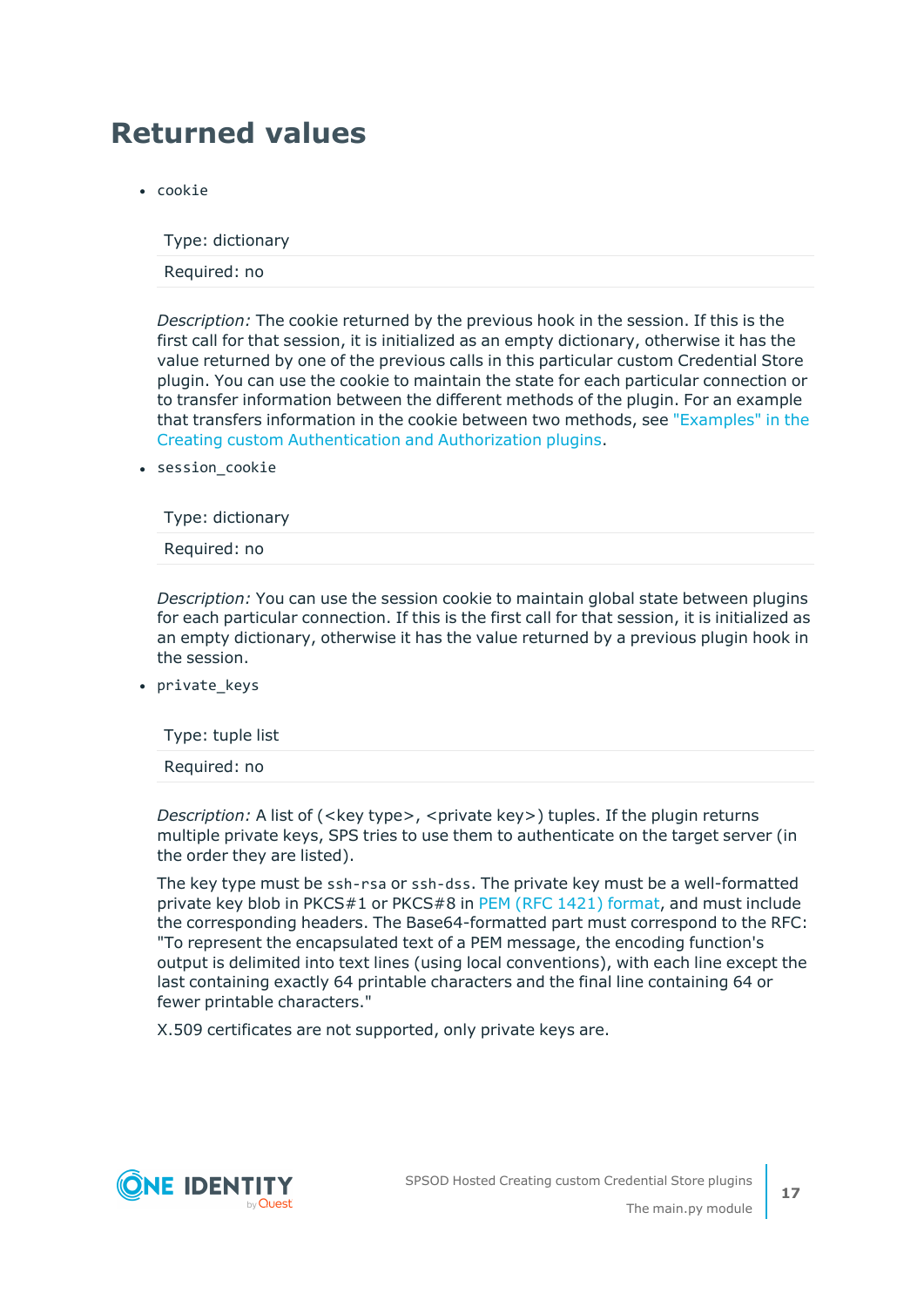## <span id="page-17-0"></span>**authentication\_completed**

Called after a successful authentication attempt.

TIP: You can use this hook to check-in the password to the Credential Store (since the user will not need it anymore) or to trigger a password change for the host.

### <span id="page-17-1"></span>**Input arguments**

• session id

Type: string

*Description:* The unique identifier of the session.

• cookie

Type: dictionary

*Description:* The cookie returned by the previous hook in the session. If this is the first call for that session, it is initialized as an empty dictionary, otherwise it has the value returned by one of the previous calls in this particular custom Credential Store plugin. You can use the cookie to maintain the state for each particular connection or to transfer information between the different methods of the plugin. For an example that transfers information in the cookie between two methods, see ["Examples"](https://support.oneidentity.com/technical-documents/safeguard-for-privileged-sessions/6.13.1/creating-custom-authentication-and-authorization-plugins/the-main.py-module/examples/) in the Creating custom [Authentication](https://support.oneidentity.com/technical-documents/safeguard-for-privileged-sessions/6.13.1/creating-custom-authentication-and-authorization-plugins/the-main.py-module/examples/) and Authorization plugins.

• session\_cookie

Type: dictionary

*Description:* You can use the session cookie to maintain global state between plugins for each particular connection. If this is the first call for that session, it is initialized as an empty dictionary, otherwise it has the value returned by a previous plugin hook in the session.

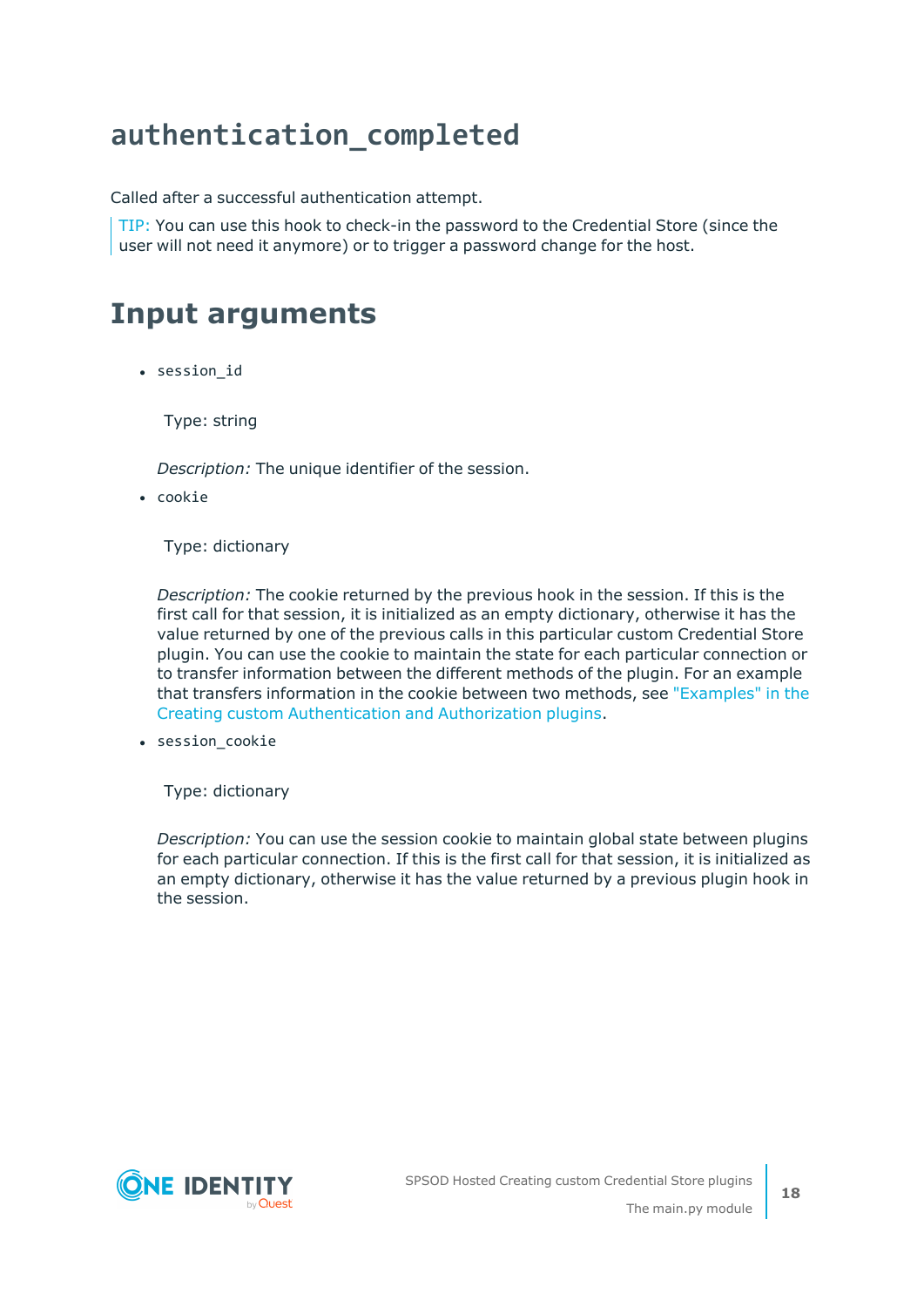## <span id="page-18-0"></span>**Returned values**

• cookie

Type: dictionary

Required: no

*Description:* The cookie returned by the previous hook in the session. If this is the first call for that session, it is initialized as an empty dictionary, otherwise it has the value returned by one of the previous calls in this particular custom Credential Store plugin. You can use the cookie to maintain the state for each particular connection or to transfer information between the different methods of the plugin. For an example that transfers information in the cookie between two methods, see ["Examples"](https://support.oneidentity.com/technical-documents/safeguard-for-privileged-sessions/6.13.1/creating-custom-authentication-and-authorization-plugins/the-main.py-module/examples/) in the Creating custom [Authentication](https://support.oneidentity.com/technical-documents/safeguard-for-privileged-sessions/6.13.1/creating-custom-authentication-and-authorization-plugins/the-main.py-module/examples/) and Authorization plugins.

• session cookie

Type: dictionary

Required: no

*Description:* You can use the session cookie to maintain global state between plugins for each particular connection. If this is the first call for that session, it is initialized as an empty dictionary, otherwise it has the value returned by a previous plugin hook in the session.

## <span id="page-18-1"></span>**session\_ended**

A session is the logical unit of user connections: it starts with logging in to the target, and ends when the connection ends.

SPS executes the session id hook when the session is closed. It is called exactly once for the same session.

TIP: You can use this hook to send a log message related to the entire session or close the ticket related to the session if the plugin interacts with a ticketing system.

You must implement the session\_ended method in the plugin.

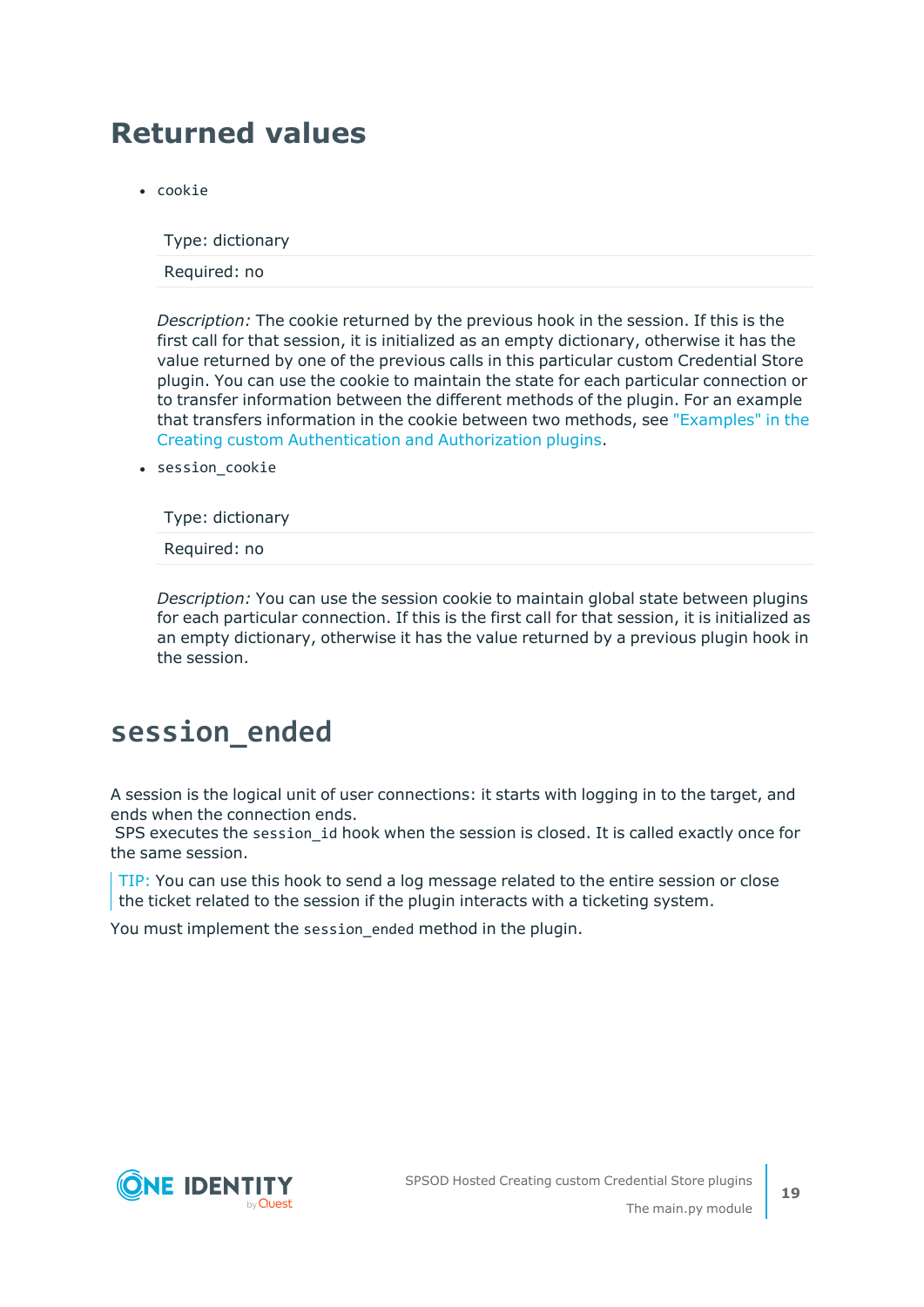### <span id="page-19-0"></span>**Input arguments**

• session id

Type: string

*Description:* The unique identifier of the session.

 $\cdot$  cookie

Type: dictionary

*Description:* The cookie returned by the previous hook in the session. If this is the first call for that session, it is initialized as an empty dictionary, otherwise it has the value returned by one of the previous calls in this particular custom Credential Store plugin. You can use the cookie to maintain the state for each particular connection or to transfer information between the different methods of the plugin. For an example that transfers information in the cookie between two methods, see ["Examples"](https://support.oneidentity.com/technical-documents/safeguard-for-privileged-sessions/6.13.1/creating-custom-authentication-and-authorization-plugins/the-main.py-module/examples/) in the Creating custom [Authentication](https://support.oneidentity.com/technical-documents/safeguard-for-privileged-sessions/6.13.1/creating-custom-authentication-and-authorization-plugins/the-main.py-module/examples/) and Authorization plugins.

• session cookie

Type: dictionary

*Description:* You can use the session cookie to maintain global state between plugins for each particular connection. If this is the first call for that session, it is initialized as an empty dictionary, otherwise it has the value returned by a previous plugin hook in the session.

### <span id="page-19-1"></span>**Returned values**

<span id="page-19-2"></span>This hook does not return values.

### **session\_ended example**

The following example formats every information received in the cookie into key-value pairs and prints a log message that includes this information.

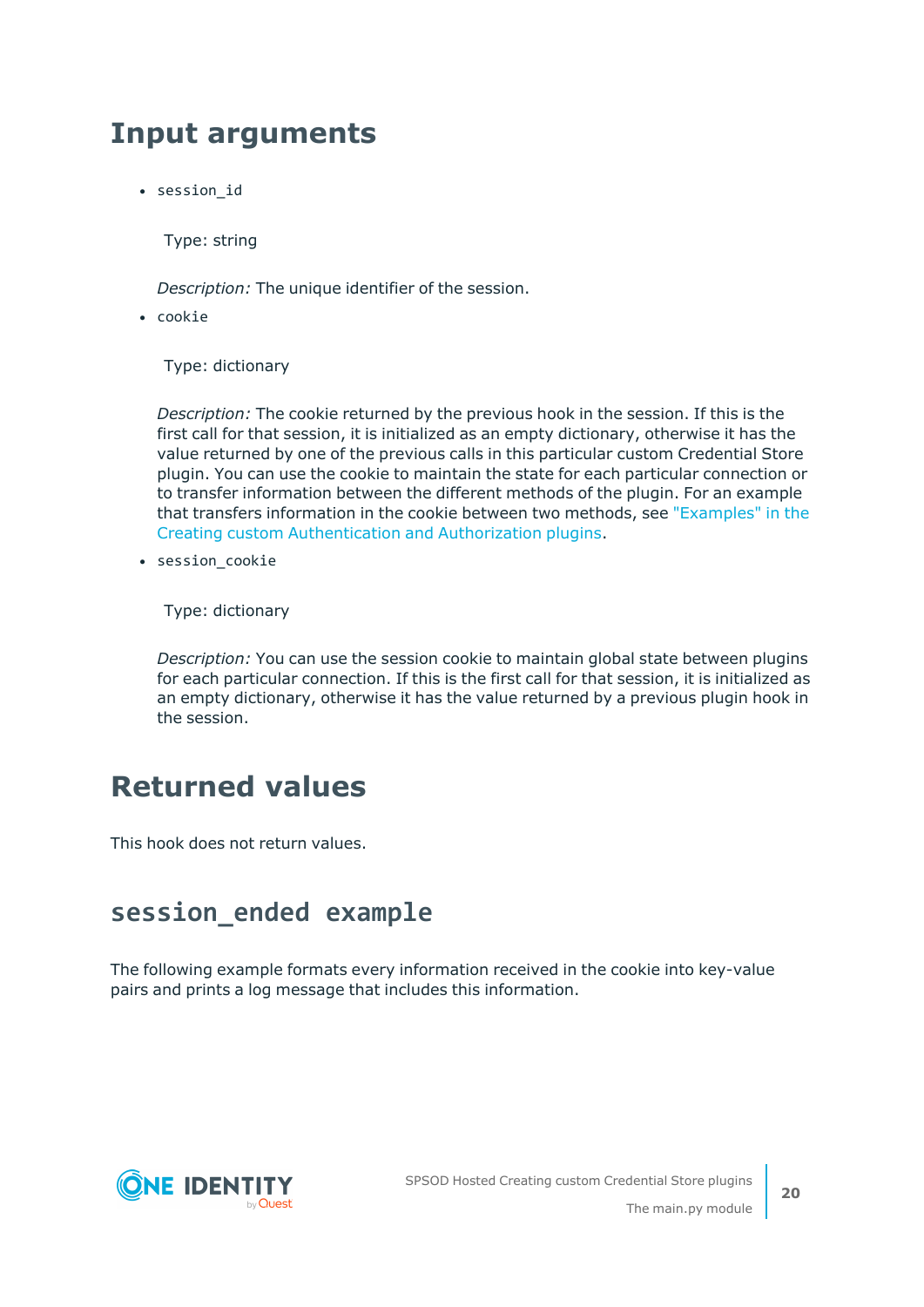### **Key-value pairs in log message** def session ended(self, session id, session cookie, cookie): session details =  $','.join([$ '{0}={1}'.format(key, cookie[key]) for key in sorted(cookie.keys()) ]) print("Session ended; session\_id='{0}', session\_details='{1}'". format(session id, session details))

## <span id="page-20-0"></span>**get\_remote\_app\_credentials**

Called when the RemoteApp Launcher requests the application credentials. Can be called multiple times for the same session.

## <span id="page-20-1"></span>**Input arguments**

• asset

Type: string

*Description:* The asset /database etc./ password requested for.

• connection name

Type: string

*Description:* The connection name the RemoteApp session uses. This is required if your SPS is linked to SPP.

• session\_id

Type: string

*Description:* The unique identifier of the session.

• cookie

Type: dictionary

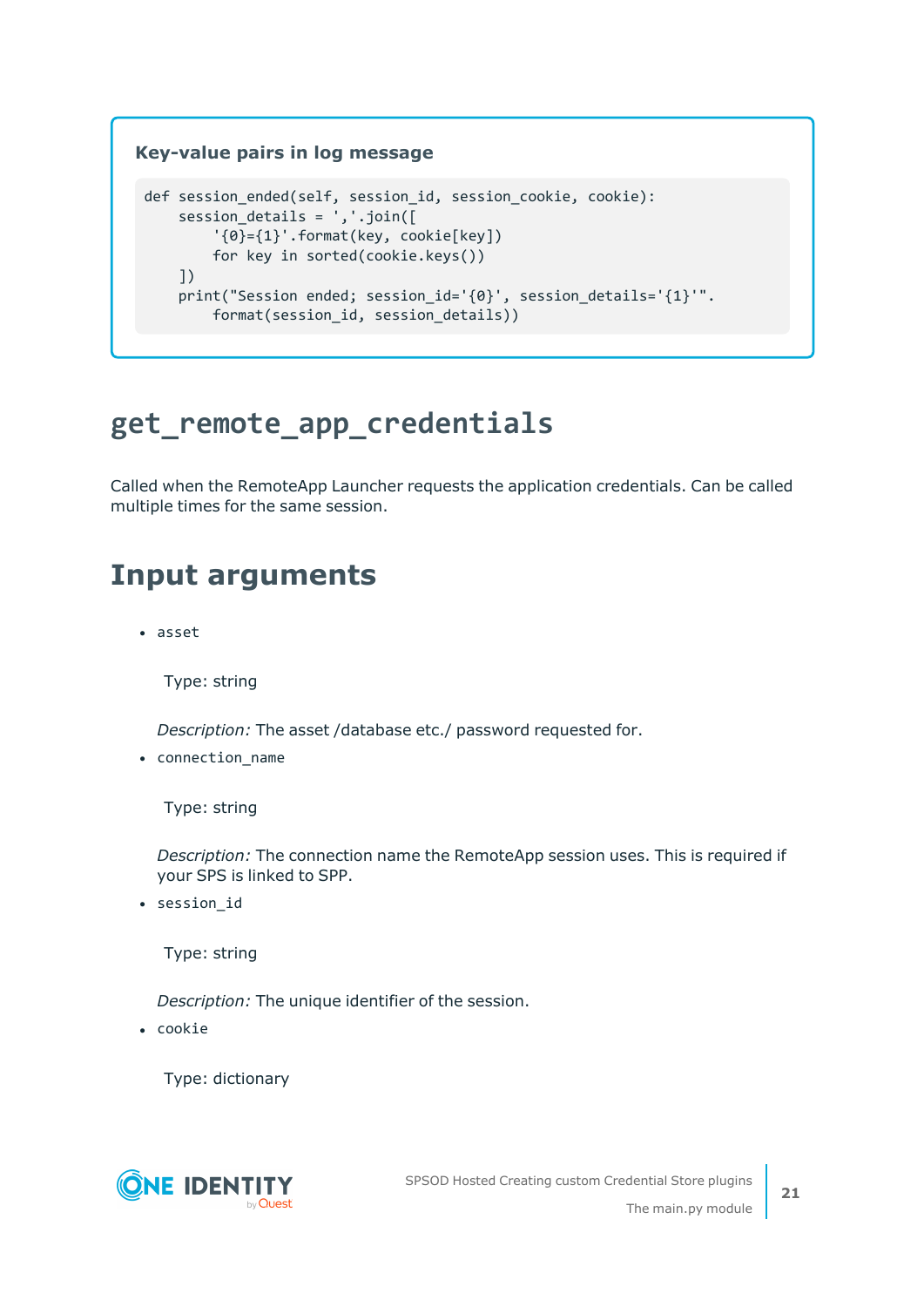*Description:* The cookie returned by the previous hook in the session. If this is the first call for that session, it is initialized as an empty dictionary, otherwise it has the value returned by one of the previous calls in this particular custom Credential Store plugin. You can use the cookie to maintain the state for each particular connection or to transfer information between the different methods of the plugin. For an example that transfers information in the cookie between two methods, see ["Examples"](https://support.oneidentity.com/technical-documents/safeguard-for-privileged-sessions/6.13.1/creating-custom-authentication-and-authorization-plugins/the-main.py-module/examples/) in the Creating custom [Authentication](https://support.oneidentity.com/technical-documents/safeguard-for-privileged-sessions/6.13.1/creating-custom-authentication-and-authorization-plugins/the-main.py-module/examples/) and Authorization plugins.

• session cookie

Type: dictionary

*Description:* You can use the session cookie to maintain global state between plugins for each particular connection. If this is the first call for that session, it is initialized as an empty dictionary, otherwise it has the value returned by a previous plugin hook in the session.

• protocol

Type: string

*Description:* The protocol name, in lowercase letters (http, ica, rdp, ssh, telnet, vnc).

• client\_hostname

Type: string

*Description:* A string containing the hostname of the client, if DNS lookup has been successful. If not, the value of this parameter is None.

• client\_ip

Type: string

*Description:* A string containing the IP address of the client.

• gateway\_username

Type: string

• gateway\_password

Type: string

• gateway\_groups

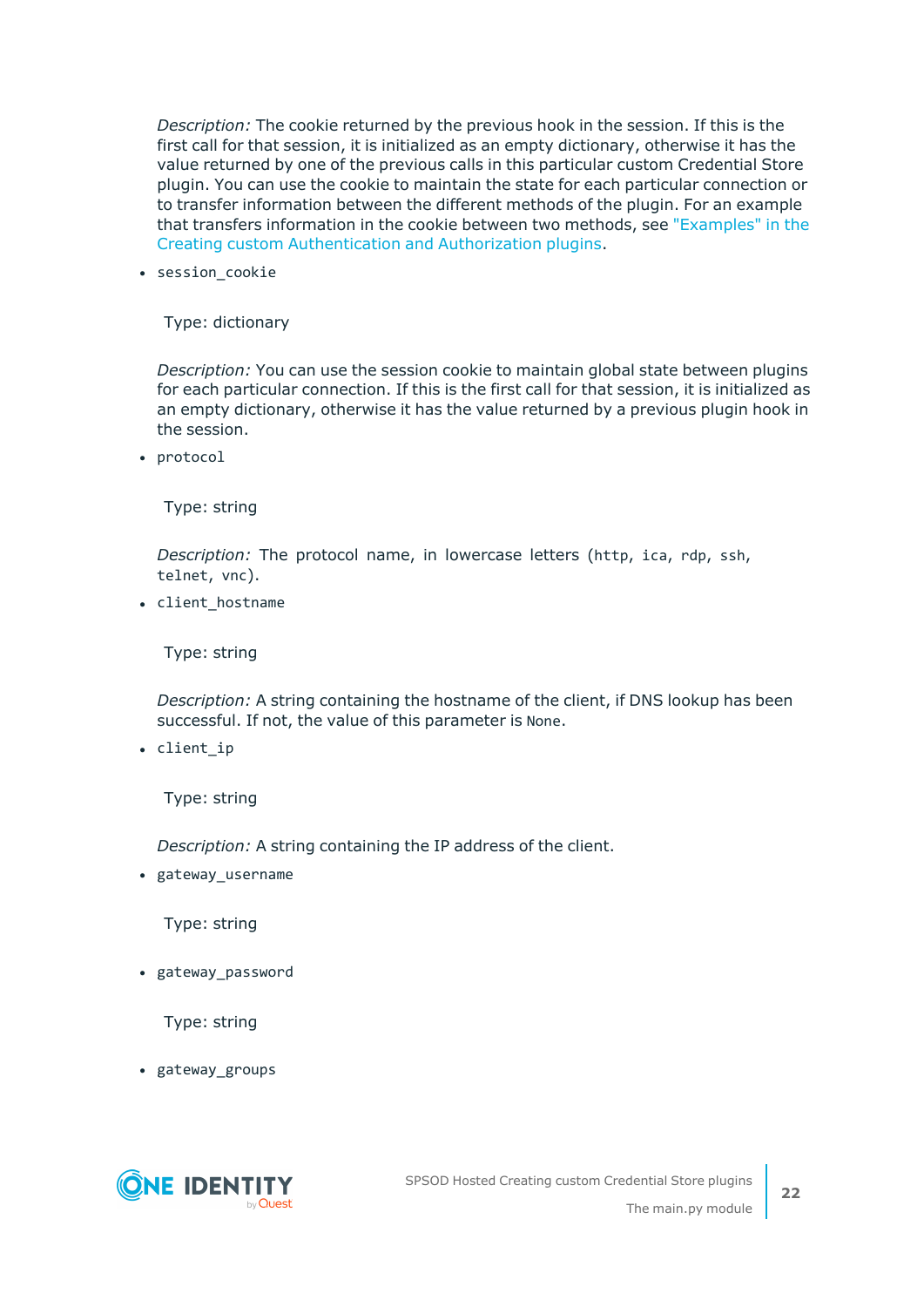Type: list

• gateway\_domain

string

• target\_username - DEPRECATED

string

• target\_host - DEPRECATED

string

• target\_port - DEPRECATED

Type: int

• target\_domain - DEPRECATED

Type: string

• server\_username

string

 $\cdot$  server\_ip

string

• server\_hostname

string

• server\_port

Type: int

• server\_domain

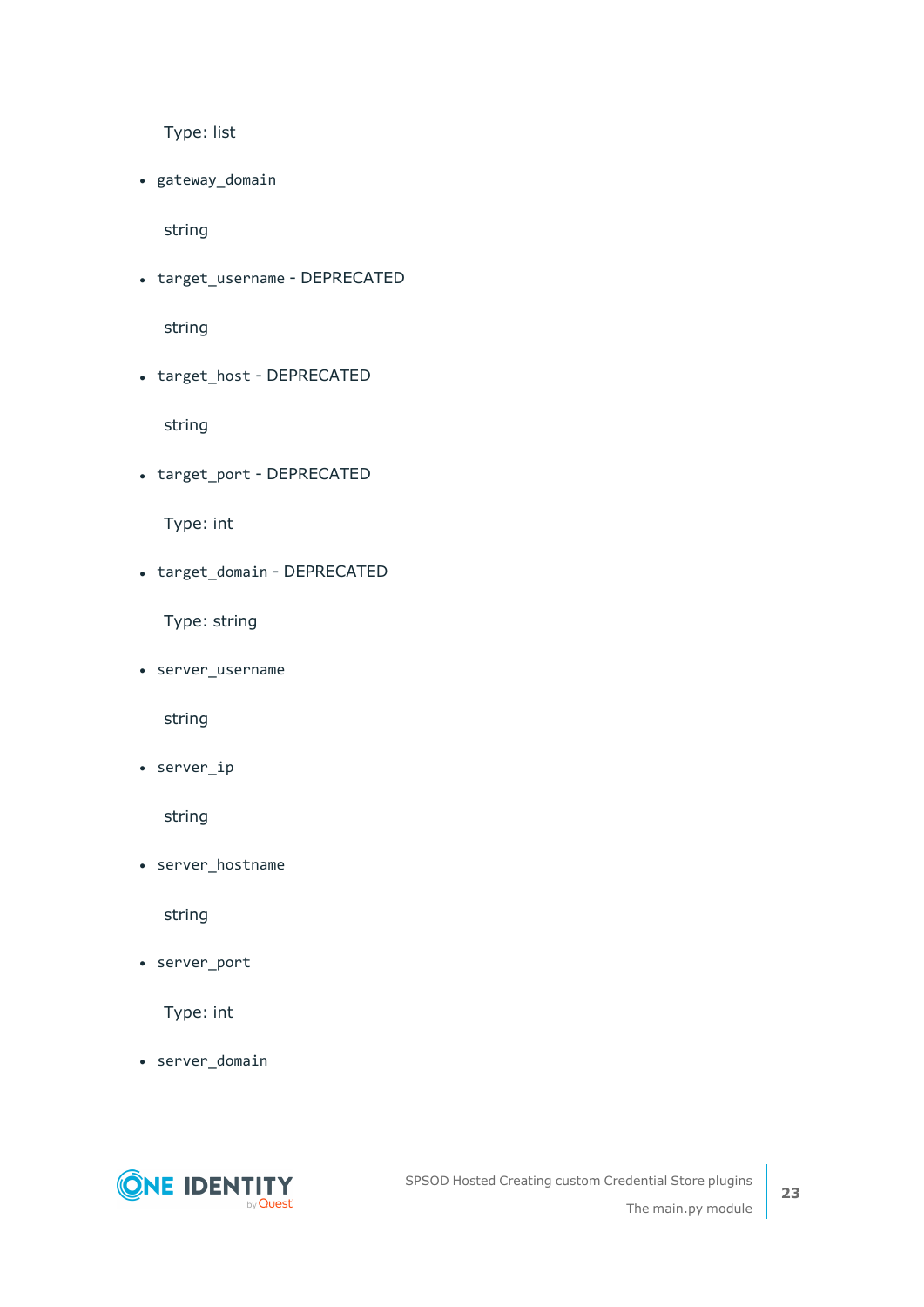Type: string

### <span id="page-23-0"></span>**Returned values**

 $\cdot$  cookie

Type: dictionary

Required: no

*Description:* The cookie returned by the previous hook in the session. If this is the first call for that session, it is initialized as an empty dictionary, otherwise it has the value returned by one of the previous calls in this particular custom Credential Store plugin. You can use the cookie to maintain the state for each particular connection or to transfer information between the different methods of the plugin. For an example that transfers information in the cookie between two methods, see ["Examples"](https://support.oneidentity.com/technical-documents/safeguard-for-privileged-sessions/6.13.1/creating-custom-authentication-and-authorization-plugins/the-main.py-module/examples/) in the Creating custom [Authentication](https://support.oneidentity.com/technical-documents/safeguard-for-privileged-sessions/6.13.1/creating-custom-authentication-and-authorization-plugins/the-main.py-module/examples/) and Authorization plugins.

• session cookie

Type: dictionary

Required: no

*Description:* You can use the session cookie to maintain global state between plugins for each particular connection. If this is the first call for that session, it is initialized as an empty dictionary, otherwise it has the value returned by a previous plugin hook in the session.

• passwords

Type: string list

Required: no

*Description:* If the plugin returns multiple passwords, SPS tries to use them to authenticate on the target server (in the order they are listed).

## <span id="page-23-1"></span>**Plugin modification examples**

The following example shows a simple plugin that can return both passwords and private keys based on usernames:

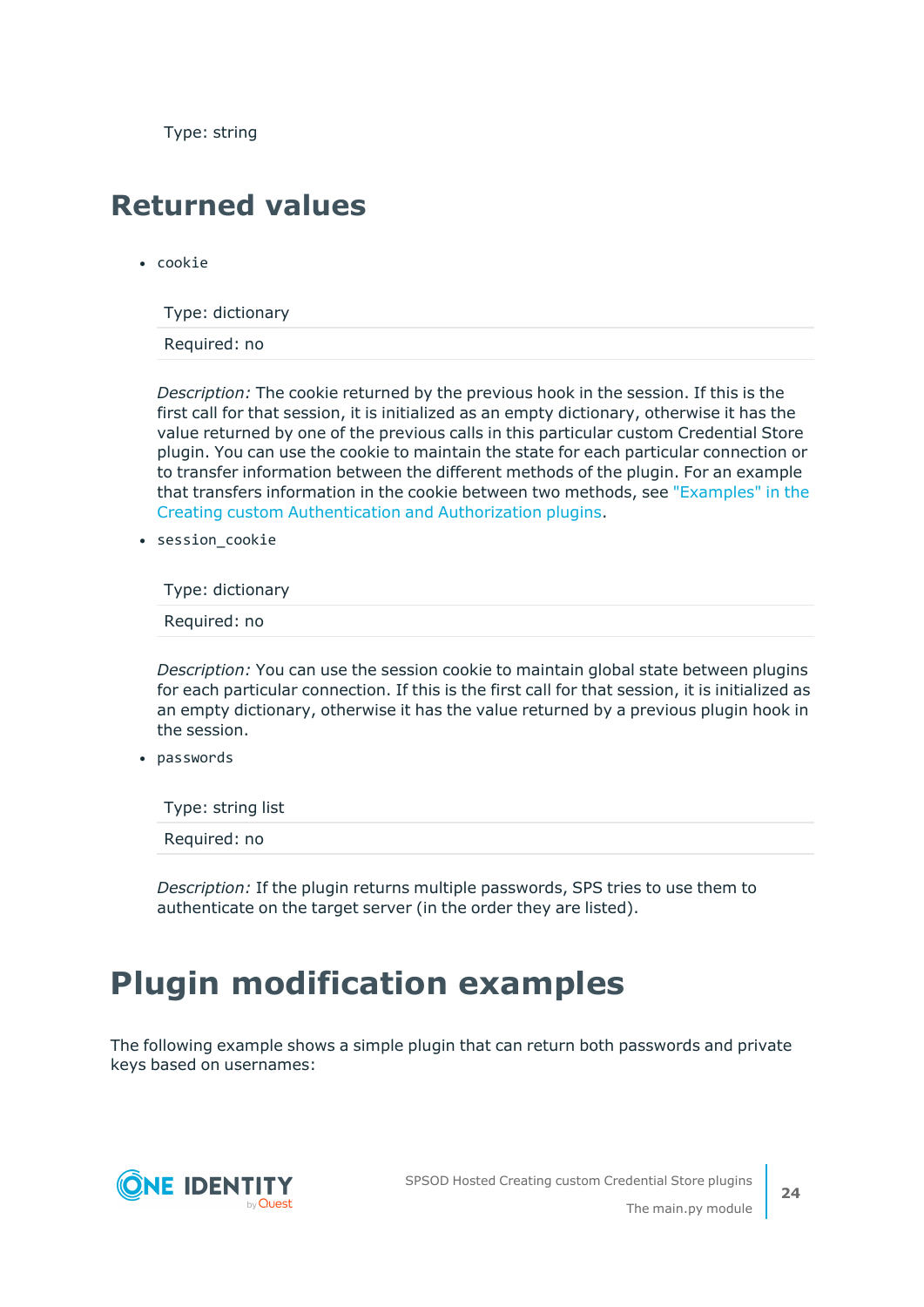#### **Example: return passwords and username-based private keys**

```
class Plugin(object):
    passdb = f"user": ["password"],
    }
    privkeydb = {
        "user1": [('ssh-rsa', """
-----BEGIN RSA PRIVATE KEY-----
ISNFNFIASNFIANSFINSDIIISLLERfEJW++SppInNHlL89wTymILaxgln7FfQ2vr6
aBHymY/+Xwf08GiuLg2hFmfLNGZlJNnF9YB4+3o7MfjPDZJR1ne8Vr9hkte/SuK2
OhZbAeWbxHLsdOv0+ZCm7h5/nEM1gj4va+uKgpShVbxqEH7RglyUDvKUgQ7KwUZE
GW+RPApnXFN3OVjFdAqOpzeayH0kA52A3W/ske81JFGEHvfP54EePJx1qncJAX1z
```

```
jFPllYjPlMSLujbH7sabL0+LbnZDfMxOw2NXwnaKPgVlJ7I7YQDE11NLhiWbC2f1
pTLIerTOG9lovC3caa7TaIRs8VfZLjjNXWnS5wIDAQABAoIBAB6HLgz5eXIFT+ai
ISNFNFIASNFIANSFINSDIIISLLERfEJW++SppInNHlL89wTymILaxgln7FfQ2vr6
QScd2MYvJ9dIdumxbk5dK7+5I3fGHroXTRgUF6AIKI2FCsnQtDyTY1mjZ99+dGjH
AjOKnIbKPuaj+Mpx3dLhlhDgi+DncGSizhOtb3jK1tq++YLoA7W/7n9av5Ybz8c0
iqF0WUwcd6KYphuL9583OPP6Gv33Br4jP729EkqXnJa8PcniX8y3ZlFcVmxOGqnL
ISNFNFIASNFIANSFINSDIIISLLERfEJW++SppInNHlL89wTymILaxgln7FfQ2vr6
UumxiQECgYEA9yPcGBo/R/2IyjyKBXjYcd/1u0kYZRWvloahjNoWQjs/EHvbBMlM
xmtowOHbbEg4BgymPmVR8Ux24B3XJR6SbAPMF15wJ7oD1WwG8djQSw0RrbuPgP4s
OJnRpCn4blpa15n5qUF8wCwnEJow+UUaYY1znMlmAyeWjaK1VHV7tEUCgYEA8MH1
guHR+hHyZcLTT2+QTuL2Pu2MrwLhXNz5hPcCRH72dKBdfrvpRwLKj3XJKBK4r4gN
hByiT2sJKCNks4LkyOlWQtd0khRuan/xkliH7a6Fcx+d5odQsZrRbrjpsUQFlnTB
AFv6kSnhAtmJVDalYWfPSQCuE0nwB9TaDU6UGzsCgYAItvwA4ZQPrtIPB5l6XeuM
ISNFNFIASNFIANSFINSDIIISLLERfEJW++SppInNHlL89wTymILaxgln7FfQ2vr6
QDIHNO5RiE6wTPHlv1aA/wH7lVyXGN9oU4w/9Lbs9US0y5oxLL0Abc4m2LkXYSdv
ISNFNFIASNFIANSFINSDIIISLLERfEJW++SppInNHlL89wTymILaxgln7FfQ2vr6
FykNgS4dhrCG3NmpP4zQbKnS+VDQrLJ/qbSG59Ida8nIs74yanQX17EPuzqD/iJT
LoahB2128G7BiEfcIpFVCgI0OqikYQkM4oOQD3sUw8ySfi/rZMxGtT34uf7398FH
bBRnAoGBANRNw9oTcSh/ScLNqhB1pld81UX8jf+4+9hj9U+gpQCkujVxTs7xil8R
ISNFNFIASNFIANSFINSDIIISLLERfEJW++SppInNHlL89wTymILaxgln7FfQ2vr6
31nME0D1kojABIMeW8cITVHx4PD7I8jp+3sIPRXzCr8bfTzGSOAA
-----END RSA PRIVATE KEY-----
""")],
    }
   def get_private_key_list(self, session_id, cookie, protocol, client_
ip,
                            gateway_username, gateway_password,
                            target_username, target_host, target_port,
```

```
target_domain=None, gateway_domain=None,
gateway_groups=None):
```

```
keylist = []
```

```
if target_username in self.privkeydb:
```
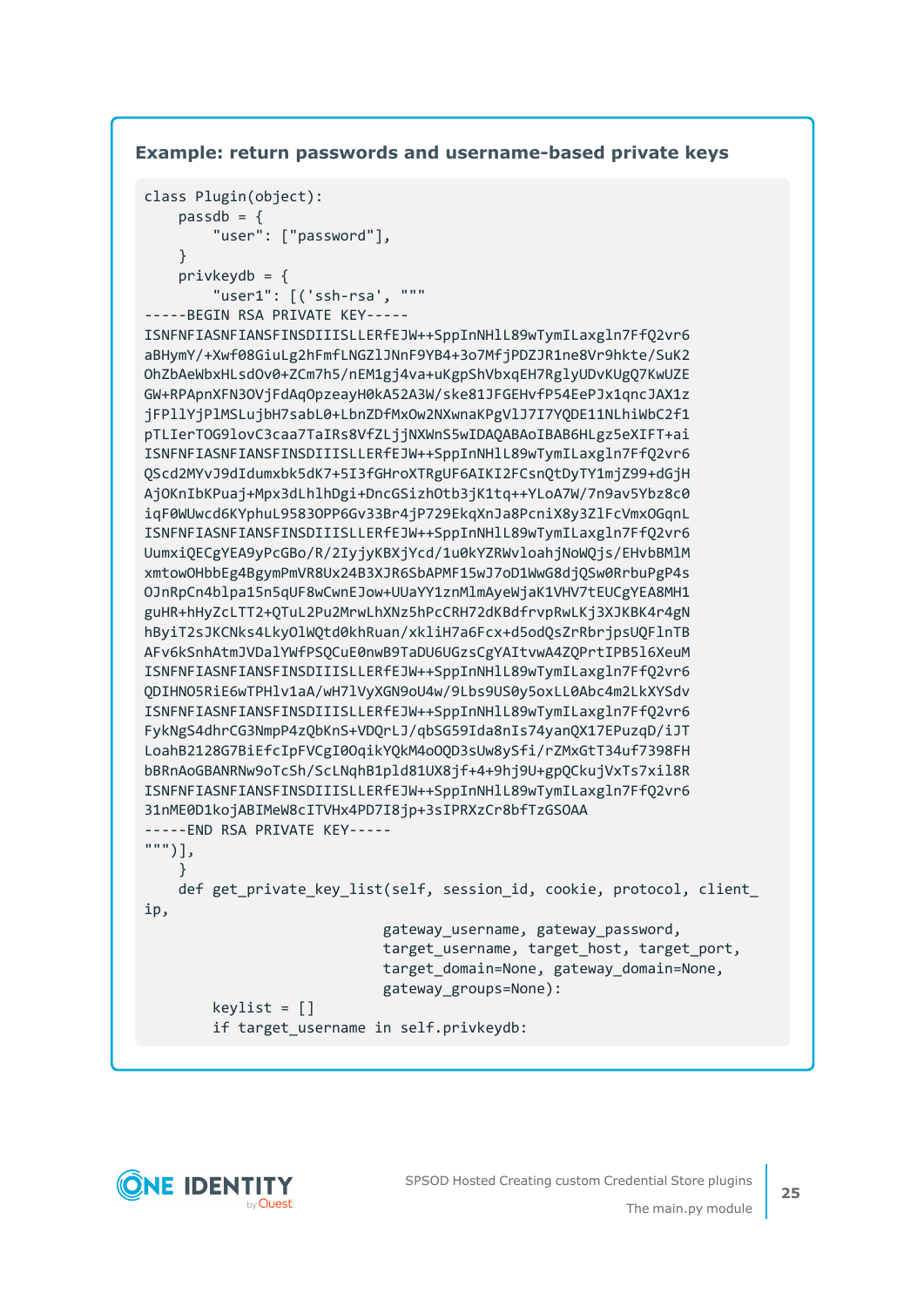```
keylist = self.privkeydb[target_username]
        print "Retrieved private keys;"
        print keylist
    else:
       print "User not found;"
    return {
        "private_keys": keylist,
    }
def get password list(self, session id, cookie, protocol, client ip,
                    gateway username, gateway password,
                    target_username, target_host, target_port,
                    target_domain=None, gateway_domain=None
                    gateway_groups=None):
    pwlist = []if target username in self.passdb:
        pwlist = self.passdb[target_username]
        print "Retrieved passwords;"
    else:
        print "User not found;"
    return {
        "passwords": pwlist,
    }
def authentication completed(self, session id, cookie):
    return None
    def session_ended(self, session_id, cookie):
        return None
```
The following example demonstrates how the predefined hooks can be enhanced with additional logic:

### **Example: enhance predefined hooks**

```
import inspect
class Plugin(object):
    passdb = {"joe": ["joespw1", "joespw2", ],
        "jack": ["jackspw", ],
    }
    def get_password_list(self, session_id, cookie, protocol, client_ip,
                        gateway_username, gateway_password,
```
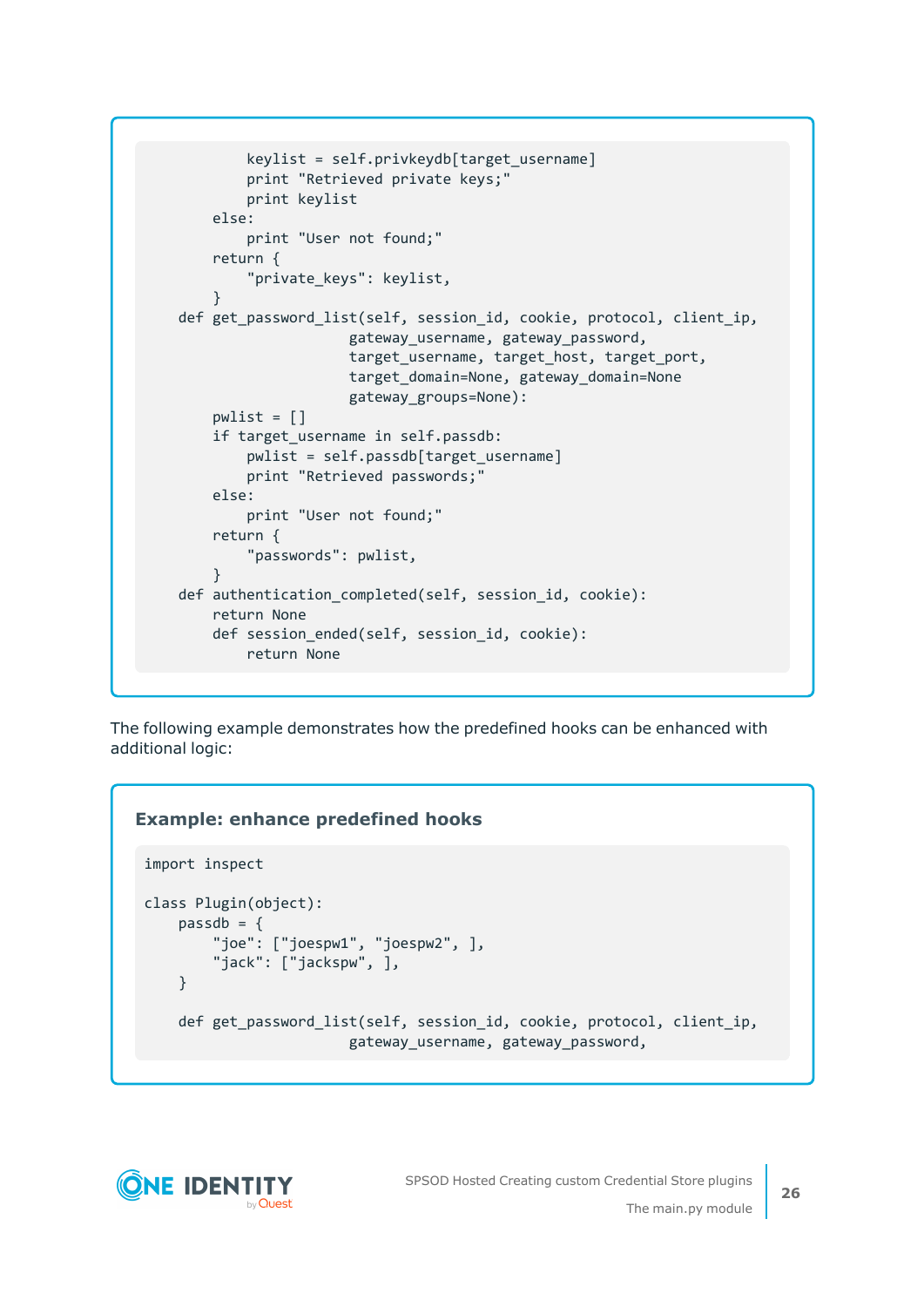```
target_username, target_host, target_port,
                        target domain=None, gateway domain=None, gateway
groups=None):
        # Discard "None" parameters, log all other returned parameters
        args = list(inspect.getargvalues(inspect.currentframe()).args)
        logkws = ["{arg}='{value}'".format(arg=arg, value=locals()[arg])
        for arg in args if arg != 'self' and locals()[arg] is not None]
        if "call_count" in cookie:
            call count = cookie["call count"]
        else:
            call count = 0logkws.append("call_count='{0}'".format(call_count))
        print ("Retrieving passwords, non-null parameters follow; " + ',
'.join(logkws))
        # Return the password list for the user
        pwlist = []if target username in self.passdb:
            pwlist = self.passdb[target_username]
            print "Retrieved passwords;"
        else:
            print "User not found;"
        return {
            "passwords": pwlist,
            "cookie": {"call_count": call_count + 1}
        }
    def authentication_completed(self, session_id, cookie):
        call_count = cookie["call_count"] if "call_count" in cookie else
None
        print ("Received notification about completed authentication; "
            "call_count='{call_count}'").format(call_count=call_count)
        return None
    def session_ended(self, session_id, cookie):
        call_count = cookie["call_count"] if "call_count" in cookie else
None
        print ("Received notification about session end; "
            "call_count='{call_count}'").format(call_count=call_count)
        return None
```
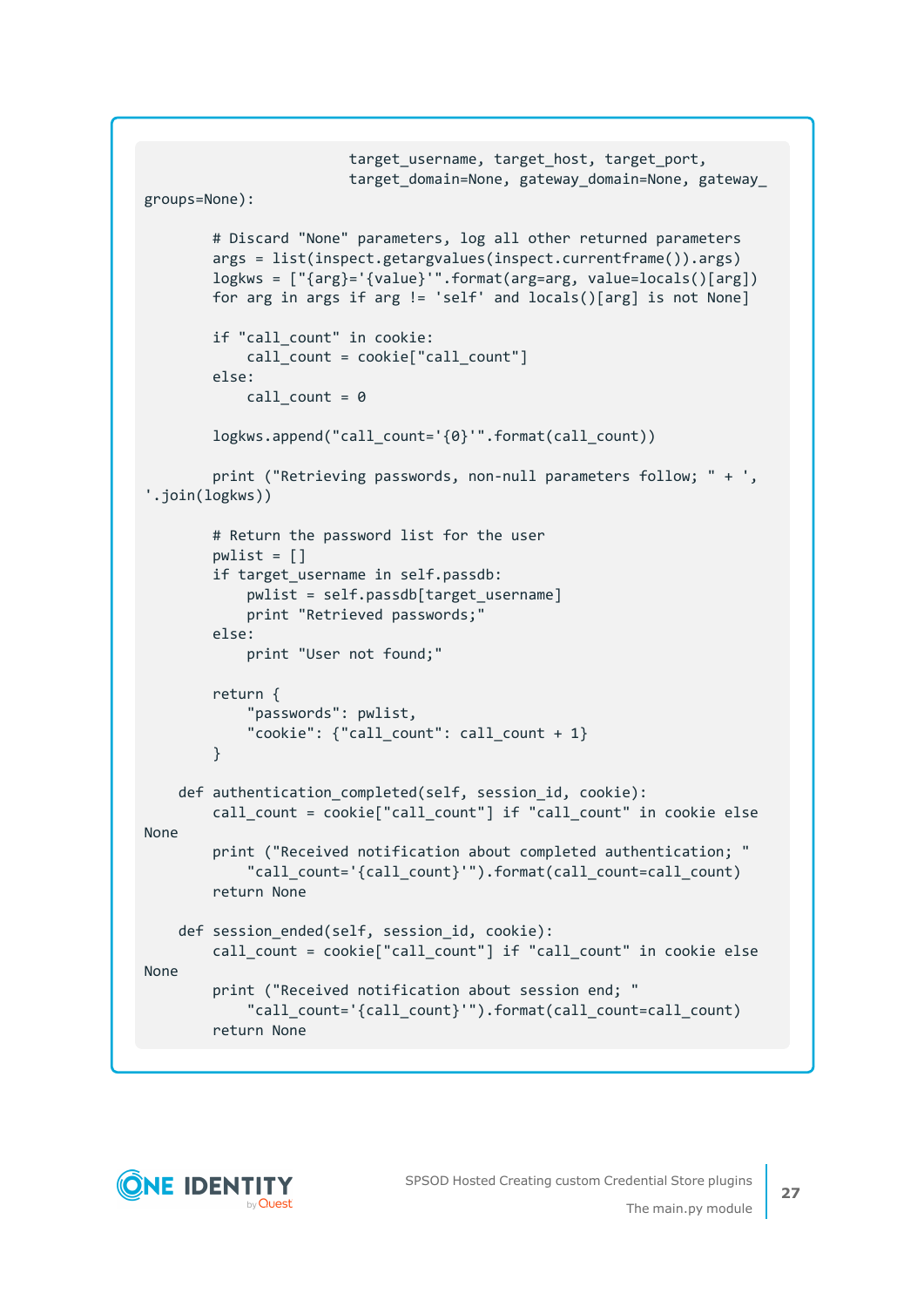# <span id="page-27-0"></span>**The sample configuration file (default.cfg)**

Your plugin . zip file may contain an optional default. cfg sample configuration file. This file serves to provide an example configuration that you can use as a basis for customization if you wish to adapt the plugin to your site's needs.

The only prerequisites for this file are as follows:

- It must be a UTF-8 encoded text file.
- The size of the file must not exceed 10 KiB.

Other than these prerequisites, the contents of the file are not restricted in any way.

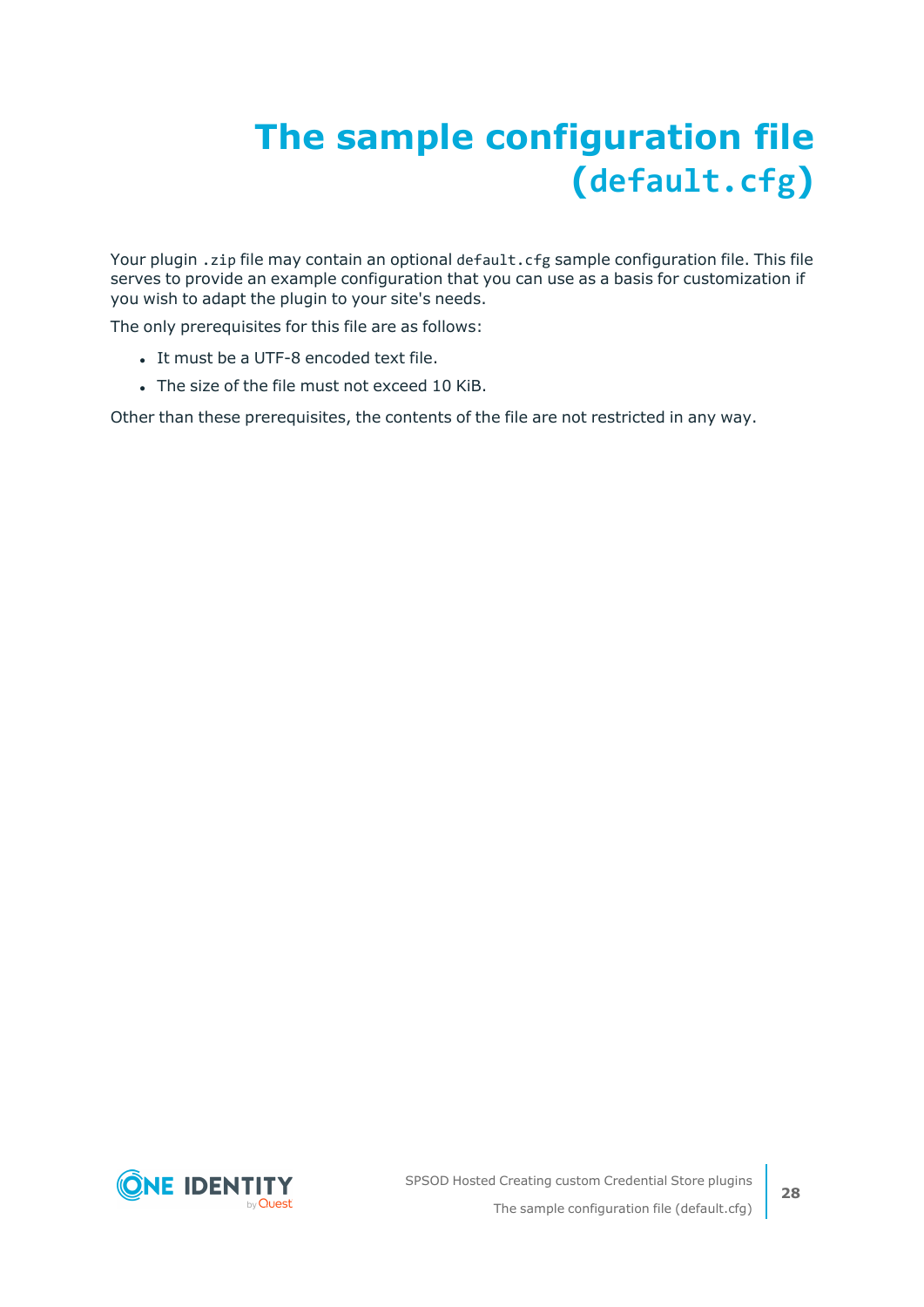# **Plugin troubleshooting**

<span id="page-28-0"></span>On the default log level, One Identity Safeguard for Privileged Sessions (SPS) logs everything that the plugin writes to stdout and stderr. Log message lines are prefixed with the session ID of the proxy, which makes it easier to find correlating messages.

To transfer information between the methods of a plugin (for example, to include data in a log message when the session is closed), you can use a cookie.

If an error occurs while executing the plugin, SPS automatically terminates the session.

NOTE: This error is not visible in the verdict of the session. To find out why the session was terminated, you have to check the logs.



**29**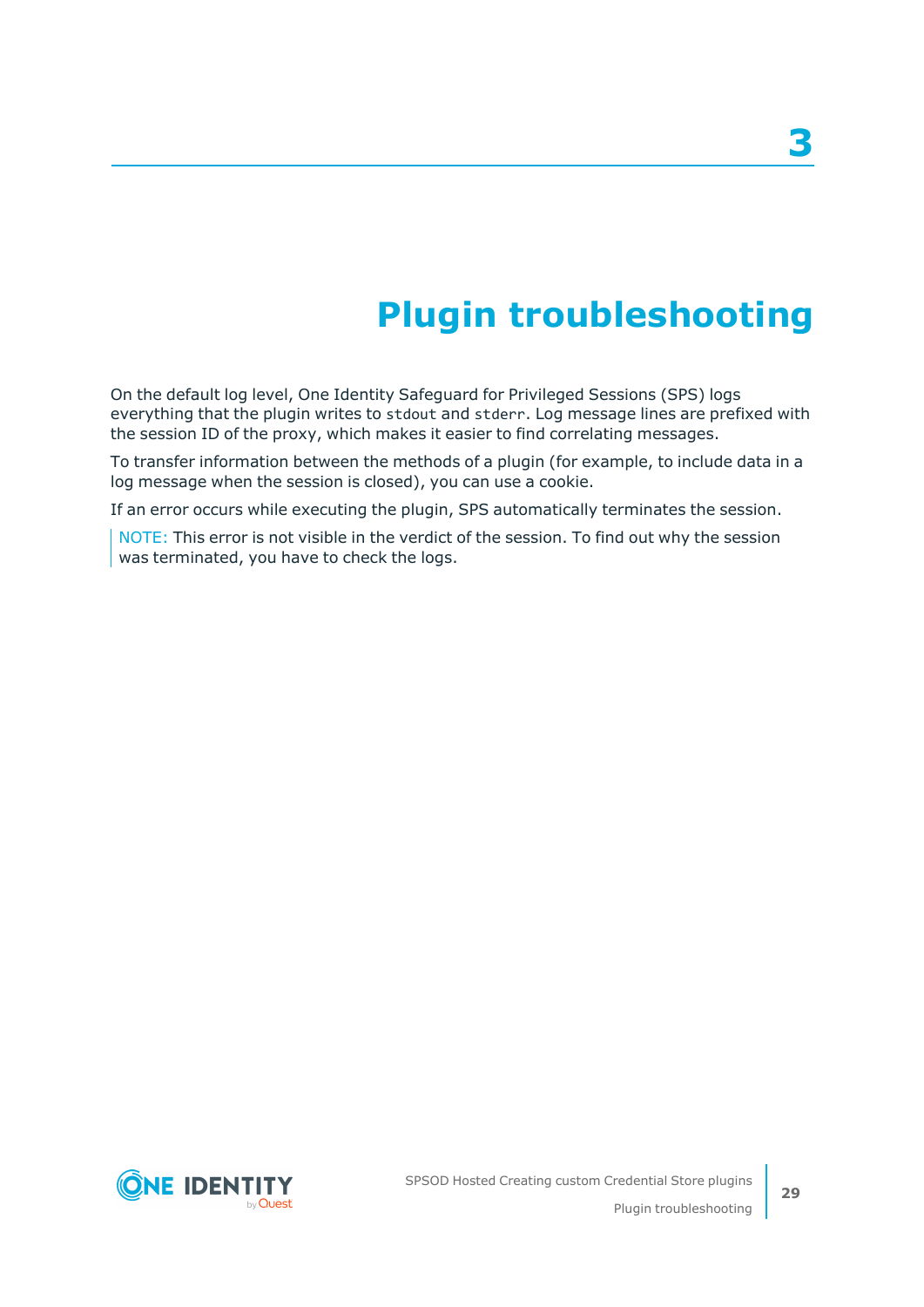<span id="page-29-0"></span>One Identity solutions eliminate the complexities and time-consuming processes often required to govern identities, manage privileged accounts and control access. Our solutions enhance business agility while addressing your IAM challenges with on-premises, cloud and hybrid environments.

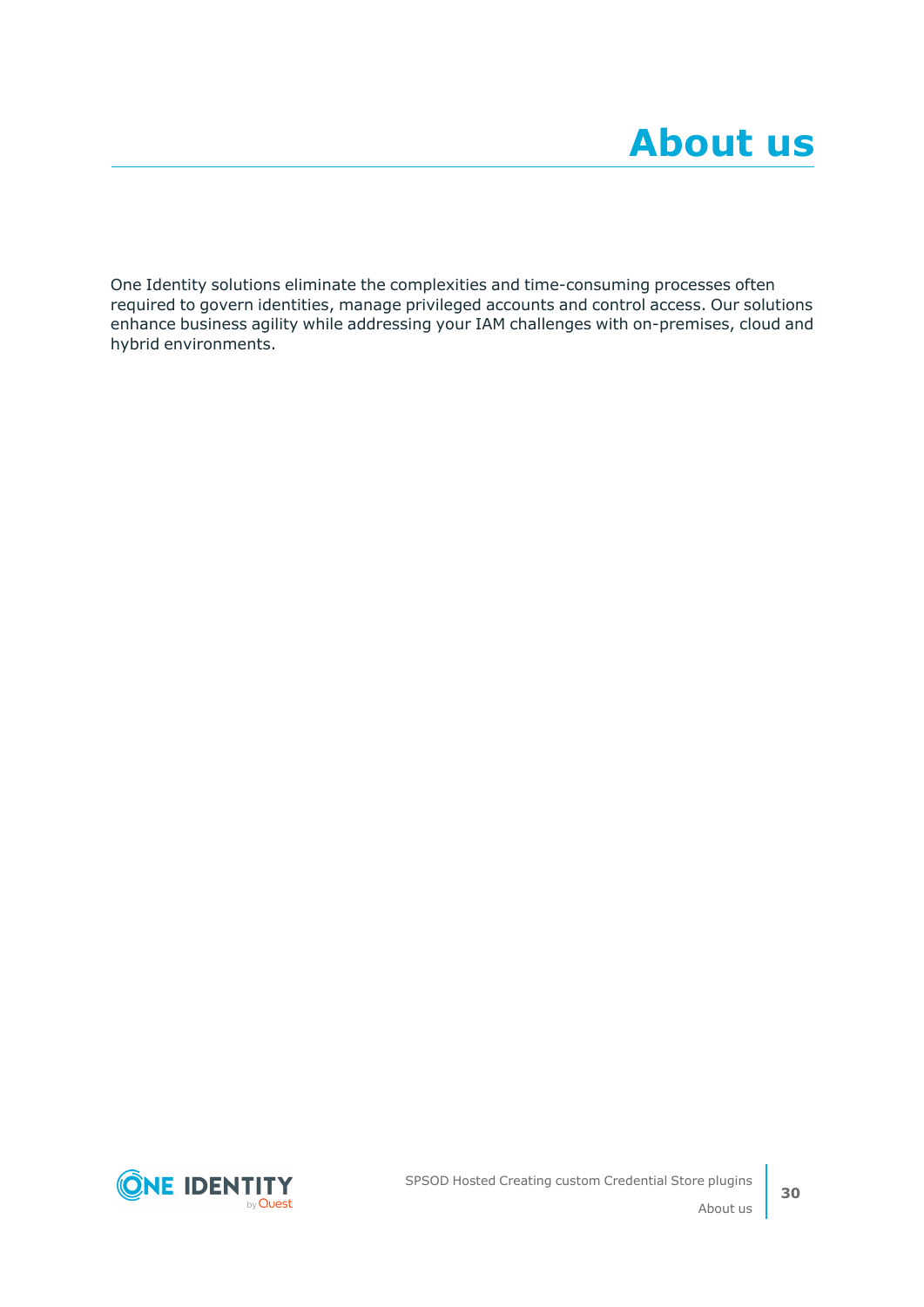# **Contacting us**

<span id="page-30-0"></span>For sales and other inquiries, such as licensing, support, and renewals, visit [https://www.oneidentity.com/company/contact-us.aspx.](https://www.oneidentity.com/company/contact-us.aspx)

**ONE IDENTITY** by **Quest**